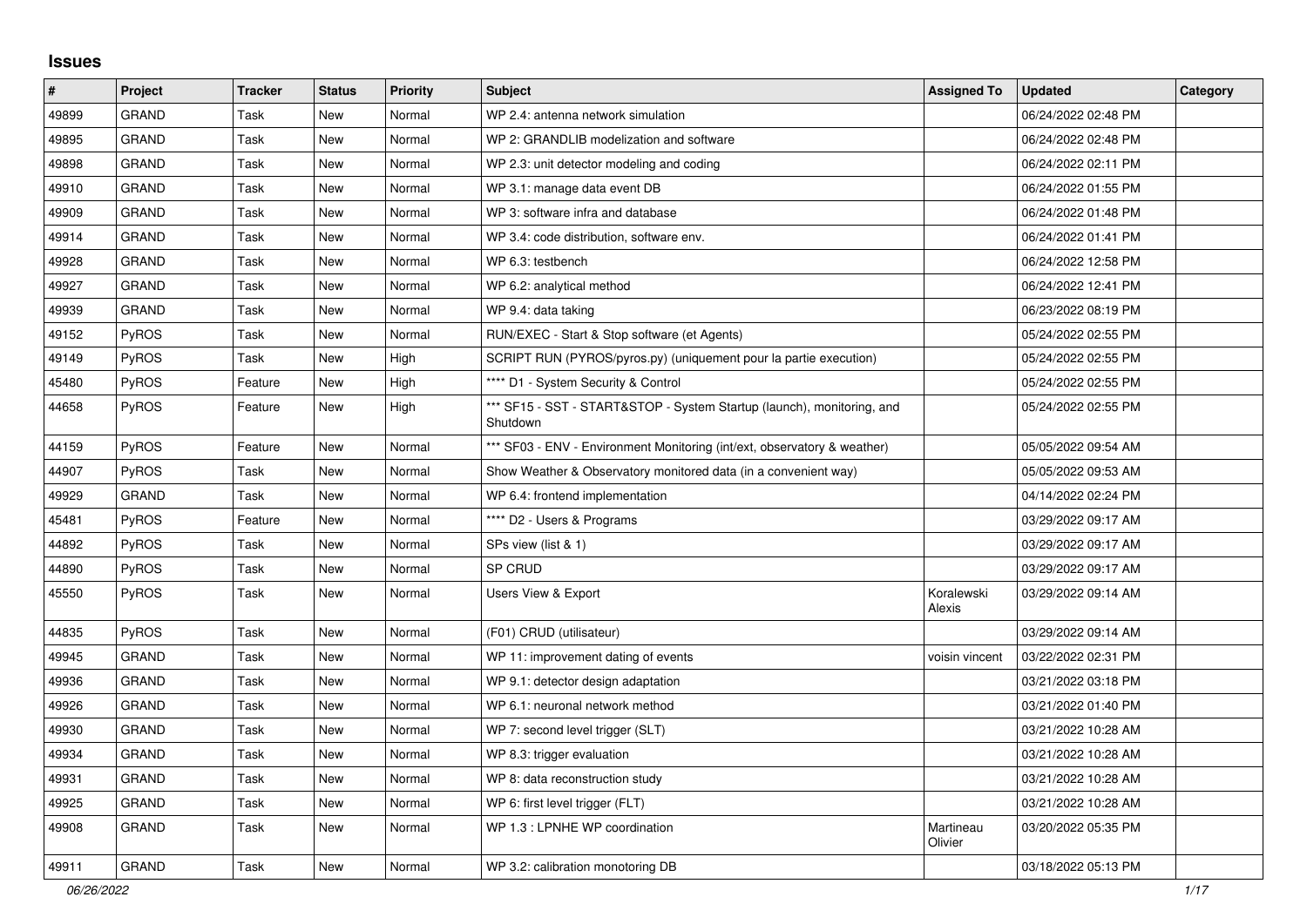| $\vert$ # | Project      | <b>Tracker</b> | <b>Status</b> | Priority | <b>Subject</b>                                                                                                                   | <b>Assigned To</b>  | <b>Updated</b>      | Category |
|-----------|--------------|----------------|---------------|----------|----------------------------------------------------------------------------------------------------------------------------------|---------------------|---------------------|----------|
| 49924     | <b>GRAND</b> | Task           | New           | Normal   | WP 5.2: noise event selection                                                                                                    |                     | 03/18/2022 05:13 PM |          |
| 49923     | <b>GRAND</b> | Task           | <b>New</b>    | Normal   | WP 5.5: EAS selection                                                                                                            |                     | 03/18/2022 05:13 PM |          |
| 49922     | GRAND        | Task           | New           | Normal   | WP 5.4: reconstruction                                                                                                           |                     | 03/18/2022 05:13 PM |          |
| 49918     | <b>GRAND</b> | Task           | New           | Normal   | WP 5: GP 13/100 experimental DB analysis                                                                                         |                     | 03/18/2022 05:13 PM |          |
| 49901     | <b>GRAND</b> | Task           | <b>New</b>    | Normal   | WP 2.6: common tools                                                                                                             |                     | 03/18/2022 05:13 PM |          |
| 49921     | <b>GRAND</b> | Task           | New           | Normal   | WP 5.3: calibration                                                                                                              |                     | 03/18/2022 05:13 PM |          |
| 49919     | <b>GRAND</b> | Task           | <b>New</b>    | Normal   | WP 5.1: data taking                                                                                                              |                     | 03/18/2022 05:13 PM |          |
| 49905     | <b>GRAND</b> | Task           | New           | Normal   | WP 1: GRAND management                                                                                                           |                     | 03/18/2022 05:13 PM |          |
| 49906     | <b>GRAND</b> | Task           | New           | Normal   | WP 1.1: finance                                                                                                                  |                     | 03/18/2022 05:13 PM |          |
| 49904     | <b>GRAND</b> | Task           | New           | Normal   | WP 2.9: detector monotoring                                                                                                      |                     | 03/18/2022 05:13 PM |          |
| 49903     | <b>GRAND</b> | Task           | New           | Normal   | WP 2.8: detector calibration                                                                                                     |                     | 03/18/2022 05:13 PM |          |
| 49902     | <b>GRAND</b> | Task           | New           | Normal   | WP 2.7: code quality and documentation                                                                                           | Colley<br>Jean-Marc | 03/18/2022 05:13 PM |          |
| 49896     | <b>GRAND</b> | Task           | New           | Normal   | WP 2.1: software architecture and optimization                                                                                   |                     | 03/18/2022 05:13 PM |          |
| 49944     | <b>GRAND</b> | Task           | <b>New</b>    | Normal   | WP 10.3: data analysis                                                                                                           |                     | 03/18/2022 04:45 PM |          |
| 49943     | GRAND        | Task           | New           | Normal   | WP 10.2: data taking                                                                                                             |                     | 03/18/2022 04:45 PM |          |
| 49942     | <b>GRAND</b> | Task           | New           | Normal   | WP 10.1: deployment                                                                                                              |                     | 03/18/2022 04:45 PM |          |
| 49941     | <b>GRAND</b> | Task           | <b>New</b>    | Normal   | WP 10: GP 300 setup                                                                                                              |                     | 03/18/2022 04:45 PM |          |
| 49933     | <b>GRAND</b> | Task           | New           | Normal   | WP 8.2: final reconstruction                                                                                                     |                     | 03/18/2022 04:39 PM |          |
| 49932     | <b>GRAND</b> | Task           | <b>New</b>    | Normal   | WP 8.1: SLT info definition                                                                                                      |                     | 03/18/2022 04:39 PM |          |
| 49940     | <b>GRAND</b> | Task           | New           | Normal   | WP 9.5: data analysis                                                                                                            |                     | 03/18/2022 03:35 PM |          |
| 49937     | <b>GRAND</b> | Task           | <b>New</b>    | Normal   | WP 9.2: production detector adaptation                                                                                           |                     | 03/18/2022 03:32 PM |          |
| 49938     | <b>GRAND</b> | Task           | New           | Normal   | WP 9.3: deployment commissioning                                                                                                 |                     | 03/18/2022 03:27 PM |          |
| 49917     | <b>GRAND</b> | Task           | New           | Normal   | WP 4.2: validation                                                                                                               |                     | 03/18/2022 03:08 PM |          |
| 49916     | <b>GRAND</b> | Task           | New           | Normal   | WP 4.1: production, storing & management                                                                                         |                     | 03/18/2022 03:06 PM |          |
| 49912     | <b>GRAND</b> | Task           | New           | Normal   | WP 3.3: manage software infra : CI, quality, DB engine                                                                           |                     | 03/18/2022 03:03 PM |          |
| 49900     | <b>GRAND</b> | Task           | New           | Normal   | WP 2.5: reconstruction method                                                                                                    |                     | 03/18/2022 02:57 PM |          |
| 49897     | <b>GRAND</b> | Task           | <b>New</b>    | Normal   | WP 2.2: input output format fie                                                                                                  |                     | 03/18/2022 12:22 AM |          |
| 49935     | <b>GRAND</b> | Task           | New           | Normal   | WP 9: Nançay setup                                                                                                               |                     | 03/18/2022 12:20 AM |          |
| 49915     | <b>GRAND</b> | Task           | New           | Normal   | WP 4: Creating GRAND simulation                                                                                                  |                     | 03/18/2022 12:20 AM |          |
| 44721     | PyROS        | Feature        | New           | Normal   | *** GF4 - QUAL - Quality & Tests - High level tests (integration & functional),<br>plan tests, validation des exigences (qualif) |                     | 03/16/2022 04:55 PM |          |
| 45485     | PyROS        | Feature        | New           | High     | **** D0 - GENERAL, ADMINISTRATIVE & TECHNICAL                                                                                    |                     | 03/16/2022 04:53 PM |          |
| 49890     | PyROS        | Task           | New           | Normal   | Global Start & Stop (safe)                                                                                                       |                     | 03/16/2022 04:52 PM |          |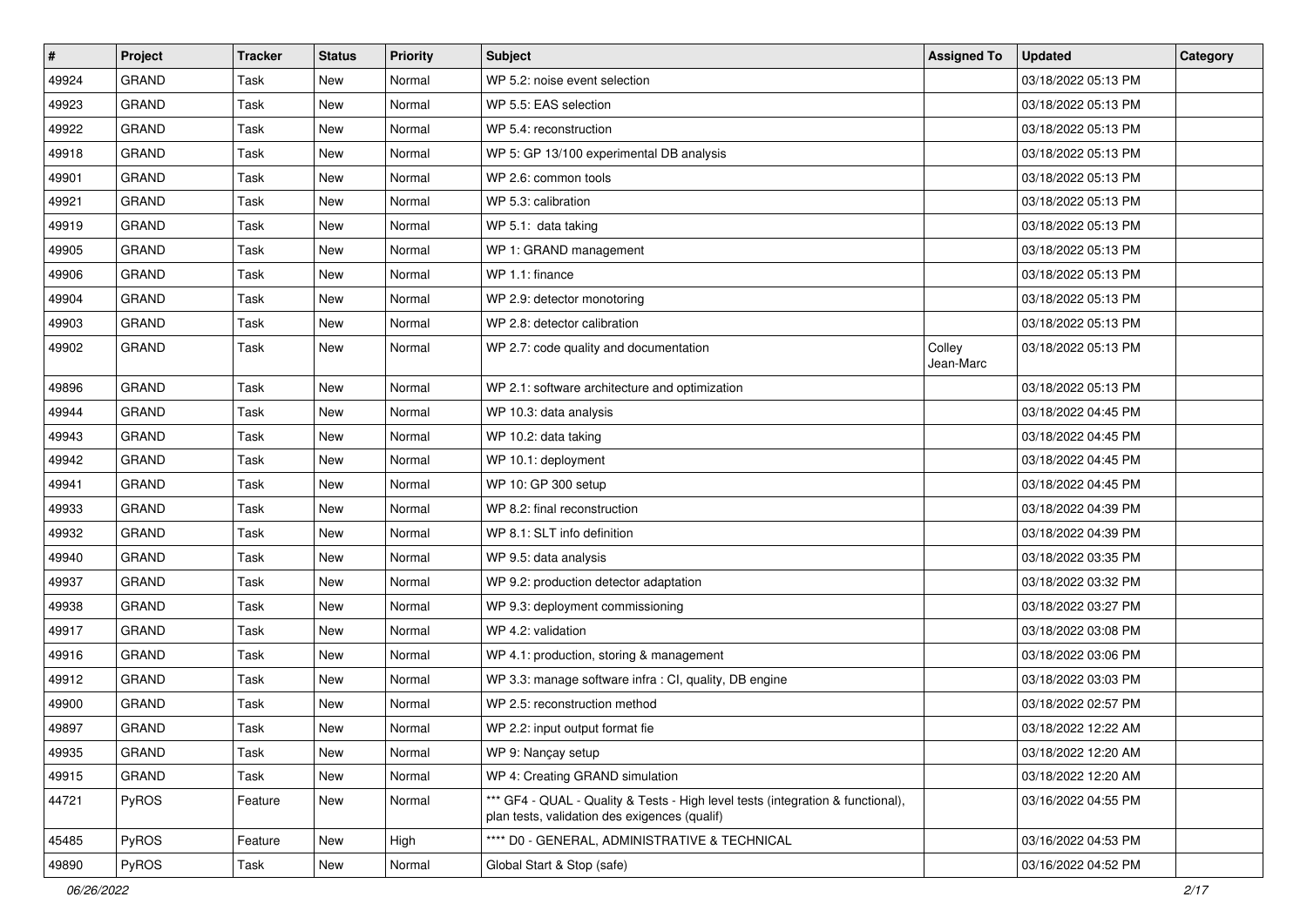| $\sharp$ | Project      | <b>Tracker</b> | <b>Status</b> | Priority | <b>Subject</b>                                                                                                     | <b>Assigned To</b> | <b>Updated</b>      | Category |
|----------|--------------|----------------|---------------|----------|--------------------------------------------------------------------------------------------------------------------|--------------------|---------------------|----------|
| 44659    | <b>PyROS</b> | Feature        | New           | Normal   | *** GF3 - INFRA - Hardware, Operating System, Network, Security & Safety                                           |                    | 03/16/2022 04:51 PM |          |
| 49889    | <b>PyROS</b> | Task           | New           | Normal   | <b>Backup</b>                                                                                                      |                    | 03/16/2022 04:49 PM |          |
| 49888    | PyROS        | Task           | New           | Normal   | Firewall                                                                                                           |                    | 03/16/2022 04:48 PM |          |
| 49887    | <b>PyROS</b> | Task           | New           | Normal   | Hardware                                                                                                           |                    | 03/16/2022 04:47 PM |          |
| 49886    | PyROS        | Task           | New           | Normal   | System watch (Nagios, )                                                                                            |                    | 03/16/2022 04:47 PM |          |
| 49885    | PyROS        | Task           | New           | Normal   | Network                                                                                                            |                    | 03/16/2022 04:46 PM |          |
| 48279    | PyROS        | Task           | New           | Normal   | General LOGGING (fichiers texte, écran en mode debug)                                                              |                    | 03/16/2022 04:45 PM |          |
| 45153    | PyROS        | Story          | New           | Normal   | REQ-051 Sécurité des systèmes informatique (SSI)                                                                   |                    | 03/16/2022 04:44 PM |          |
| 45126    | PyROS        | Story          | <b>New</b>    | Normal   | REQ-048 sauvegarde des données brutes                                                                              |                    | 03/16/2022 04:43 PM |          |
| 45154    | PyROS        | Story          | New           | Normal   | REQ-070 SSI 010 Spécifications techniques SSI                                                                      |                    | 03/16/2022 04:42 PM |          |
| 45135    | PyROS        | Story          | <b>New</b>    | Normal   | REQ-050 SURETE_260 Système informatique (SSI)                                                                      |                    | 03/16/2022 04:42 PM |          |
| 45130    | <b>PyROS</b> | Story          | New           | Normal   | REQ-047 SURETE_240 Sauvegarde des données brutes                                                                   |                    | 03/16/2022 04:42 PM |          |
| 45129    | PyROS        | Story          | <b>New</b>    | Normal   | REQ-046 SURETE_210 Arrêt du système en cas de condition<br>météorologiques défavorables                            |                    | 03/16/2022 04:42 PM |          |
| 45128    | PyROS        | Story          | <b>New</b>    | Normal   | REQ-045 SECURITE_200 Système d'alerte                                                                              |                    | 03/16/2022 04:42 PM |          |
| 45103    | PyROS        | Story          | New           | Normal   | REQ-033 SURETE_050 Prise en compte de la météo                                                                     |                    | 03/16/2022 04:42 PM |          |
| 45101    | PyROS        | Story          | <b>New</b>    | Normal   | REQ-034 SURETE_080 Coupure électrique                                                                              |                    | 03/16/2022 04:42 PM |          |
| 45184    | PyROS        | Story          | <b>New</b>    | Normal   | REQ-111 Mise en sécurité automatique en cas de cyclone                                                             |                    | 03/16/2022 04:38 PM |          |
| 45183    | PyROS        | Story          | New           | Normal   | REQ-110 Arrêt et redémarrage automatique en cas de coupure électrique                                              |                    | 03/16/2022 04:38 PM |          |
| 45175    | PyROS        | Story          | New           | Normal   | REQ-102 Surveillance et sécurisation de la BD                                                                      |                    | 03/16/2022 04:38 PM |          |
| 44814    | PyROS        | Story          | <b>New</b>    | Normal   | REQ-101 Logs                                                                                                       |                    | 03/16/2022 04:38 PM |          |
| 44811    | PyROS        | Story          | <b>New</b>    | Normal   | *** REQ-100 FROM CCTP TAROT-NC & MEETINGS                                                                          |                    | 03/16/2022 04:38 PM |          |
| 45131    | PyROS        | Story          | New           | Normal   | REQ-049 SURETE_250 Transfert des données                                                                           |                    | 03/16/2022 04:16 PM |          |
| 49878    | <b>PyROS</b> | Task           | New           | Normal   | SF02-SCP integration - Lancement auto de l'agent de gestion du SP lifecycle                                        |                    | 03/16/2022 10:37 AM |          |
| 45483    | <b>PyROS</b> | Feature        | New           | High     | **** D4 - Images production (L0)                                                                                   |                    | 03/16/2022 07:28 AM |          |
| 44163    | <b>PyROS</b> | Feature        | New           | Normal   | *** SF09 - CMC - Command Control - Telescope & Instruments Control &<br>Monitoring (DeviceController, AgentDevice) |                    | 03/16/2022 07:28 AM |          |
| 49876    | PyROS        | Task           | New           | Normal   | Guitastro integration                                                                                              |                    | 03/16/2022 07:28 AM |          |
| 49875    | PyROS        | Task           | New           | Normal   | (classic) Installation Guitastro & dependencies                                                                    |                    | 03/16/2022 07:27 AM |          |
| 48271    | PyROS        | Task           | New           | High     | CLASSIC installation (with venv)                                                                                   |                    | 03/16/2022 07:27 AM |          |
| 44168    | PyROS        | Task           | New           | High     | (GF2) INSTALL & DEPLOY                                                                                             |                    | 03/16/2022 07:27 AM |          |
| 44148    | PyROS        | Feature        | <b>New</b>    | High     | *** GF2 - INST - Config, Install, udpate, deploy (IRAP, CNES, TAROT)                                               |                    | 03/16/2022 07:27 AM |          |
| 49874    | PyROS        | Task           | <b>New</b>    | Normal   | (docker) Installation Guitastro & dependencies                                                                     |                    | 03/16/2022 07:26 AM |          |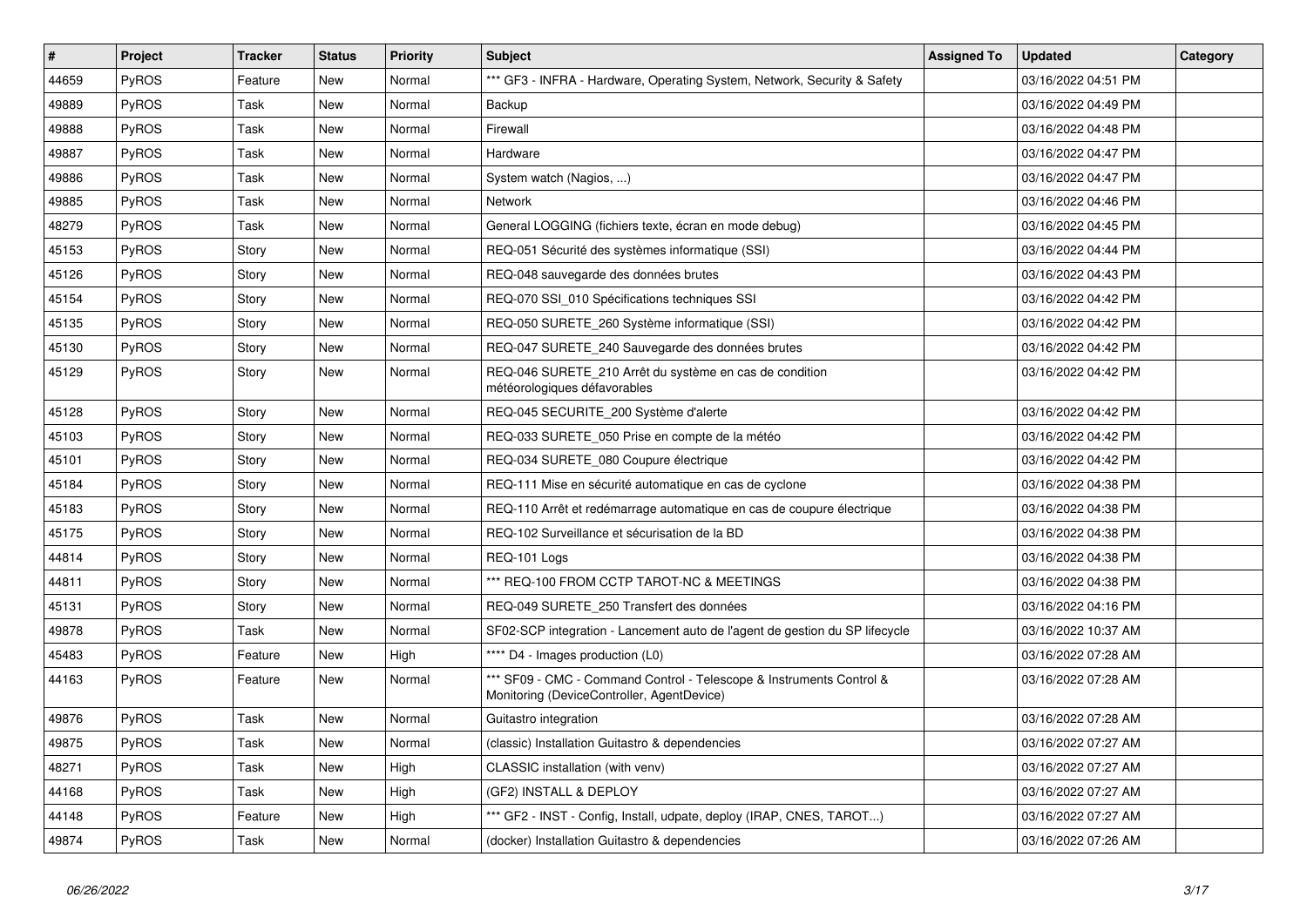| #     | Project      | <b>Tracker</b> | <b>Status</b> | <b>Priority</b> | <b>Subject</b>                                                                           | <b>Assigned To</b>   | <b>Updated</b>      | Category |
|-------|--------------|----------------|---------------|-----------------|------------------------------------------------------------------------------------------|----------------------|---------------------|----------|
| 49541 | PyROS        | Task           | New           | Normal          | API REST (scripting du website via script pyros_api.py)                                  | Koralewski<br>Alexis | 03/15/2022 11:26 PM |          |
| 44165 | PyROS        | Feature        | New           | Normal          | *** SF16 - DSH - General monitoring: Dashboard (website)                                 |                      | 03/15/2022 11:26 PM |          |
| 45552 | PyROS        | Task           | New           | Normal          | General configuration integration                                                        |                      | 03/15/2022 11:15 PM |          |
| 49871 | PyROS        | Task           | <b>New</b>    | Normal          | Config par défaut (à définir)                                                            |                      | 03/15/2022 11:11 PM |          |
| 49210 | PyROS        | Task           | New           | Normal          | <b>CONFIGURATION GENERALE</b>                                                            |                      | 03/15/2022 11:11 PM |          |
| 49870 | PyROS        | Task           | New           | Normal          | Config générale : logo, pagination, couleurs, options générales, options par<br>feature, |                      | 03/15/2022 11:11 PM |          |
| 49872 | PyROS        | Task           | <b>New</b>    | Normal          | Restauration de la config par défaut                                                     |                      | 03/15/2022 11:10 PM |          |
| 49125 | PyROS        | Task           | New           | Normal          | SF05-SEQ integration                                                                     |                      | 03/15/2022 11:03 PM |          |
| 44661 | <b>PyROS</b> | Feature        | New           | Normal          | *** SF13 - IAF - Images Fetching (quicklook & download)                                  |                      | 03/15/2022 04:49 PM |          |
| 44164 | PyROS        | Feature        | New           | Normal          | *** SF12 - IAN - Images Analysis (Triton)                                                |                      | 03/15/2022 04:48 PM |          |
| 44584 | PyROS        | Feature        | New           | Normal          | *** SF10 - CAL - Calibration (Dark/Bias/Flat)                                            |                      | 03/15/2022 04:48 PM |          |
| 44162 | PyROS        | Feature        | New           | High            | *** SF08 - EXE (SOX) - Observation Sequence (SO) eXecution                               |                      | 03/15/2022 04:46 PM |          |
| 44160 | PyROS        | Feature        | New           | Normal          | *** SF07 - PLN - Observation Sequences Planning & Scheduling                             |                      | 03/15/2022 04:46 PM |          |
| 44158 | <b>PyROS</b> | Feature        | New           | Normal          | *** SF06 - ALR - Alerts Management                                                       |                      | 03/15/2022 04:46 PM |          |
| 44161 | PyROS        | Feature        | New           | High            | *** SF04 - SPV - System Coordination & Supervision : Majordome<br>(Conducting) (head)    |                      | 03/15/2022 04:45 PM |          |
| 44514 | PyROS        | Feature        | New           | Normal          | *** SF11 - IPC - Images Processing (Grenouille)                                          | Klotz Alain          | 03/15/2022 04:44 PM |          |
| 44166 | PyROS        | Task           | New           | High            | (GF1) DOCUMENTATION                                                                      |                      | 03/04/2022 11:57 AM |          |
| 44389 | PyROS        | Task           | New           | High            | (GF1) PROJECT MANAGEMENT (REDMINE FORGE) : Features, tasks,<br>gantt, kanban             |                      | 03/04/2022 11:56 AM |          |
| 49543 | PyROS        | Task           | New           | Normal          | Users View (list & 1)                                                                    |                      | 02/23/2022 06:06 PM |          |
| 48270 | PyROS        | Task           | New           | Normal          | SCRIPT INSTALL/UPDATE (PYROS/pyros.py) (uniquement pour la partie<br>install & update)   |                      | 02/23/2022 05:57 PM |          |
| 49250 | PyROS        | Task           | New           | Normal          | <b>CREATE/UPDATE Sequence</b>                                                            |                      | 02/23/2022 12:02 PM |          |
| 44932 | <b>PyROS</b> | Task           | New           | Normal          | CREATE a Sequence (must be attached to a valid SP)                                       |                      | 02/23/2022 12:02 PM |          |
| 47447 | PyROS        | Task           | New           | Normal          | (F05) ACTIONS (CRUD), VIEWS, and AUTHORIZATIONS                                          |                      | 02/23/2022 10:45 AM |          |
| 44153 | PyROS        | Feature        | New           | Normal          | *** SF05 - SEQ - Observation Sequences Management                                        | Koralewski<br>Alexis | 02/23/2022 10:45 AM |          |
| 45181 | PyROS        | Story          | New           | Normal          | REQ-108 Pouvoir déposer dans différents systèmes de coordonnées                          |                      | 02/22/2022 04:38 PM |          |
| 44930 | PyROS        | Task           | New           | Normal          | (F05) TESTS & REQUIREMENTS to validate this feature                                      | Koralewski<br>Alexis | 02/22/2022 03:01 PM |          |
| 45482 | PyROS        | Feature        | New           | High            | **** D3 - Sequences submission & plannig                                                 |                      | 02/22/2022 03:01 PM |          |
| 49251 | PyROS        | Task           | New           | Normal          | Test                                                                                     | Koralewski<br>Alexis | 02/22/2022 02:59 PM |          |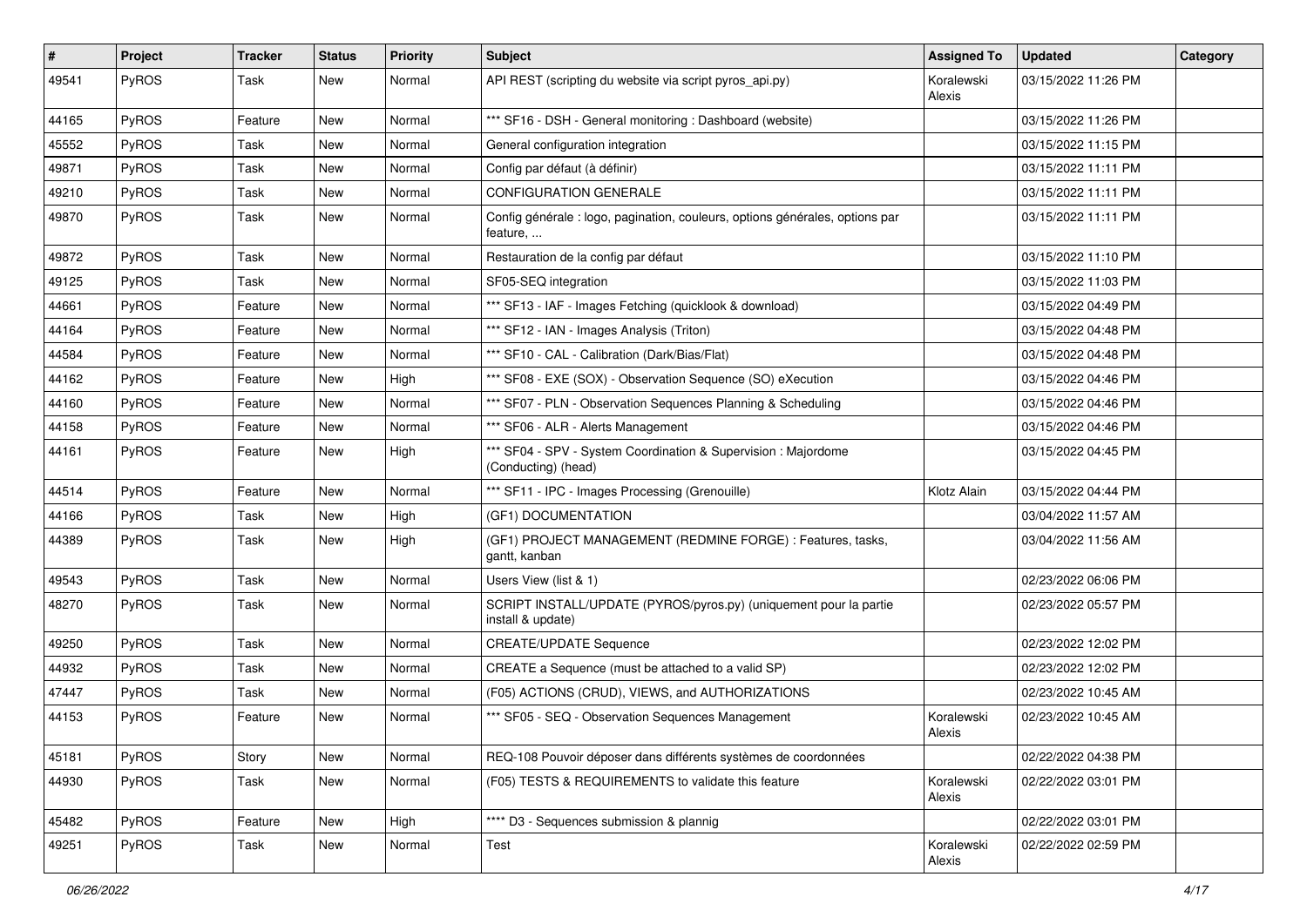| $\vert$ # | Project      | <b>Tracker</b> | <b>Status</b> | <b>Priority</b> | <b>Subject</b>                                                                                                                                    | <b>Assigned To</b>   | <b>Updated</b>      | Category |
|-----------|--------------|----------------|---------------|-----------------|---------------------------------------------------------------------------------------------------------------------------------------------------|----------------------|---------------------|----------|
| 49478     | PyROS        | Task           | New           | Normal          | Test                                                                                                                                              | Koralewski<br>Alexis | 02/22/2022 12:25 PM |          |
| 49253     | PyROS        | Task           | <b>New</b>    | Normal          | READ 1 & list                                                                                                                                     |                      | 02/21/2022 03:21 PM |          |
| 49252     | PyROS        | Task           | New           | Normal          | <b>WEB FORM</b>                                                                                                                                   |                      | 02/17/2022 01:59 PM |          |
| 49162     | PyROS        | Task           | New           | Normal          | Check sequence validity                                                                                                                           | Klotz Alain          | 02/03/2022 10:23 AM |          |
| 44939     | PyROS        | Task           | New           | Normal          | SUBMIT a Seq to planning (status => "submitted")                                                                                                  | Koralewski<br>Alexis | 02/03/2022 10:23 AM |          |
| 44928     | PyROS        | Task           | New           | Normal          | (F05) ENTITIES definition (doc spec) & implementation (DB)                                                                                        | Koralewski<br>Alexis | 02/03/2022 10:13 AM |          |
| 44945     | PyROS        | Task           | <b>New</b>    | Normal          | (READ 1) Sequence detailed view                                                                                                                   |                      | 02/03/2022 09:45 AM |          |
| 49247     | <b>PyROS</b> | Task           | New           | Normal          | State diagram (doc)                                                                                                                               |                      | 02/03/2022 09:34 AM |          |
| 49246     | PyROS        | Task           | New           | Normal          | Sequence Lifecycle (status)                                                                                                                       |                      | 02/03/2022 09:34 AM |          |
| 49137     | PyROS        | Task           | New           | Normal          | Integration Guitastro lib                                                                                                                         | Klotz Alain          | 02/02/2022 03:27 PM |          |
| 49217     | PyROS        | Task           | New           | Normal          | 5 - (L2) Critères de qualité d'image (+ json QUAL)                                                                                                | Klotz Alain          | 02/02/2022 02:37 PM |          |
| 49216     | PyROS        | Task           | <b>New</b>    | Normal          | 4 - (L1c) - Combinaison d'images                                                                                                                  | Klotz Alain          | 02/02/2022 02:36 PM |          |
| 45484     | <b>PyROS</b> | Feature        | New           | Normal          | **** D5 - Images management (L1-L2)                                                                                                               |                      | 02/02/2022 02:36 PM |          |
| 49227     | PyROS        | Task           | New           | Normal          | Corrections cosmétiques (de pixels)                                                                                                               | Klotz Alain          | 02/02/2022 02:19 PM |          |
| 49224     | PyROS        | Task           | New           | Normal          | Choisir le bias, le flat, et le dark (en fn des metadata)                                                                                         | Klotz Alain          | 02/02/2022 02:19 PM |          |
| 44393     | PyROS        | Task           | New           | Normal          | Back Office (Administration) - Site diango admin                                                                                                  | Koralewski<br>Alexis | 02/02/2022 12:07 PM |          |
| 49157     | PyROS        | Task           | New           | Normal          | Super Super Agent qui surveille l'ensemble des super agents sur chaque<br>noeud $(?)$                                                             |                      | 01/31/2022 12:12 PM |          |
| 49156     | PyROS        | Task           | <b>New</b>    | Normal          | Super Agent qui démarre et stoppe les autres agents, et surveille leur bonne<br>santé (les relance si besoin) => sur chaque noeud (?)             |                      | 01/31/2022 12:12 PM |          |
| 49155     | PyROS        | Task           | New           | Normal          | Architecture décentralisée en plusieurs noeuds (communication via BD)                                                                             |                      | 01/31/2022 12:09 PM |          |
| 49151     | PyROS        | Task           | New           | Normal          | Script central (pyros.py)                                                                                                                         |                      | 01/31/2022 11:36 AM |          |
| 47428     | <b>PyROS</b> | Task           | New           | Normal          | PK2 (2022-06) - Présentations + RA + Doc LIVRABLES                                                                                                |                      | 01/31/2022 11:34 AM |          |
| 45790     | PyROS        | Task           | <b>New</b>    | Normal          | PK1 (2022-01) - Présentations + RA + Doc LIVRABLES                                                                                                |                      | 01/31/2022 11:33 AM |          |
| 44151     | PyROS        | Feature        | New           | High            | *** GF1 - PROJ - Project management, documentation, formation des<br>utilisateurs, interfaces, plan de justification de la définition             |                      | 01/31/2022 11:32 AM |          |
| 47439     | PyROS        | Task           | New           | Normal          | PA et PK CNES                                                                                                                                     |                      | 01/31/2022 11:29 AM |          |
| 46781     | PyROS        | Task           | New           | Normal          | (F02) EXIGENCES satisfaites (+ tests mis à jour)                                                                                                  |                      | 01/29/2022 01:27 AM |          |
| 47388     | PyROS        | Task           | New           | High            | (F14) ENTITIES - definition & implementation - CONFIG FILES                                                                                       |                      | 01/29/2022 01:25 AM |          |
| 45004     | PyROS        | Task           | New           | High            | MAIN CONFIG FILE - Décrire dans un fichier texte la configuration complète<br>d'une UNIT (monture) et tous ses composants et instruments associés |                      | 01/29/2022 01:25 AM |          |
| 46788     | PyROS        | Task           | New           | Normal          | (F14) EXIGENCES satisfaites (+ tests mis à jour)                                                                                                  |                      | 01/29/2022 01:24 AM |          |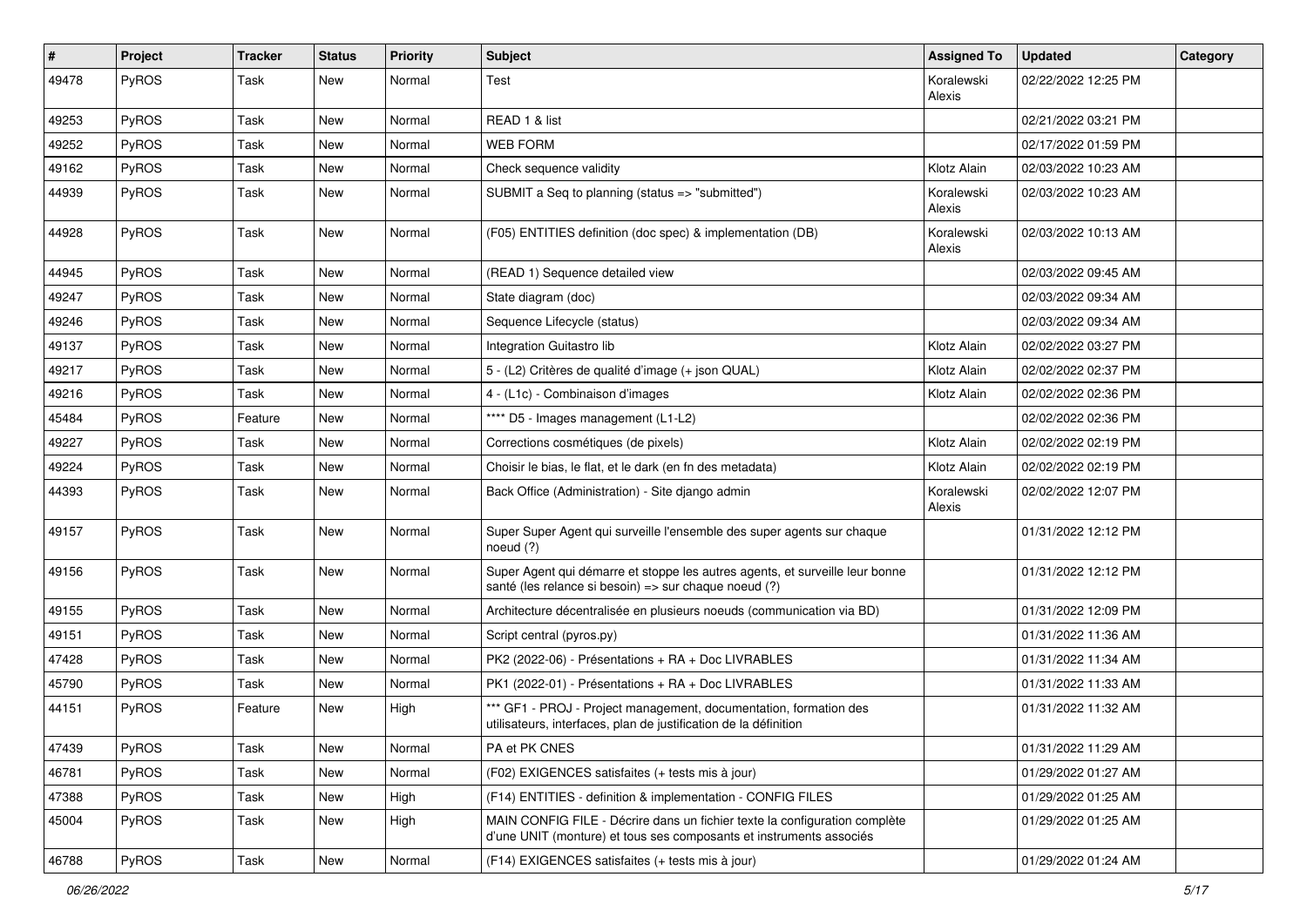| $\pmb{\#}$ | Project     | <b>Tracker</b> | <b>Status</b> | <b>Priority</b> | Subject                                                                                     | <b>Assigned To</b>     | <b>Updated</b>      | Category |
|------------|-------------|----------------|---------------|-----------------|---------------------------------------------------------------------------------------------|------------------------|---------------------|----------|
| 44172      | PyROS       | Feature        | New           | High            | *** SF14 - OCF - Observatory Unit & Site Configuration                                      |                        | 01/29/2022 01:24 AM |          |
| 47387      | PyROS       | Task           | New           | Normal          | (F14) CRUD config                                                                           |                        | 01/29/2022 01:24 AM |          |
| 45748      | PyROS       | Task           | New           | Normal          | Définir Accesseurs (getX())                                                                 |                        | 01/29/2022 01:21 AM |          |
| 48278      | PyROS       | Task           | New           | High            | AGENT général (dont dépendent tous les agents et AgentDevices)                              |                        | 01/29/2022 01:05 AM |          |
| 45040      | PyROS       | Task           | New           | High            | NEW Agent v2 basé sur new config yaml (base pour F09)                                       | <b>Pallier Etienne</b> | 01/29/2022 01:04 AM |          |
| 49136      | PyROS       | Task           | New           | Normal          | GF04-SECU - Logging integration                                                             |                        | 01/29/2022 12:54 AM |          |
| 49134      | PyROS       | Task           | New           | Normal          | SF14-OBC integration                                                                        |                        | 01/29/2022 12:52 AM |          |
| 49123      | PyROS       | Task           | New           | Normal          | SF03-ENV integration                                                                        |                        | 01/29/2022 12:50 AM |          |
| 49122      | PyROS       | Task           | New           | Normal          | SF02-SCP integration                                                                        |                        | 01/29/2022 12:50 AM |          |
| 49121      | PyROS       | Task           | New           | Normal          | SF01-USR integration                                                                        |                        | 01/29/2022 12:50 AM |          |
| 49120      | PyROS       | Task           | New           | Normal          | General Design (structure, design, responsive, CSS)                                         |                        | 01/29/2022 12:50 AM |          |
| 49132      | PyROS       | Task           | New           | Normal          | SF12-IAN integration                                                                        |                        | 01/29/2022 12:48 AM |          |
| 49135      | PyROS       | Task           | New           | Normal          | SF15-SST integration                                                                        |                        | 01/29/2022 12:48 AM |          |
| 49133      | PyROS       | Task           | New           | Normal          | SF13-IAF integration                                                                        |                        | 01/29/2022 12:47 AM |          |
| 49131      | PyROS       | Task           | New           | Normal          | SF11-IPC integration                                                                        |                        | 01/29/2022 12:46 AM |          |
| 49130      | PyROS       | Task           | New           | Normal          | SF10-CAL integration                                                                        |                        | 01/29/2022 12:46 AM |          |
| 49129      | PyROS       | Task           | New           | Normal          | SF09-CMC integration                                                                        |                        | 01/29/2022 12:46 AM |          |
| 49128      | PyROS       | Task           | New           | Normal          | SF08-EXE integration                                                                        |                        | 01/29/2022 12:45 AM |          |
| 49127      | PyROS       | Task           | New           | Normal          | SF07-PLN integration                                                                        |                        | 01/29/2022 12:45 AM |          |
| 49126      | PyROS       | Task           | New           | Normal          | SF06-ALR integration                                                                        |                        | 01/29/2022 12:45 AM |          |
| 49124      | PyROS       | Task           | New           | Normal          | SF04-SPV integration                                                                        |                        | 01/29/2022 12:44 AM |          |
| 48784      | <b>XLDP</b> | <b>Bug</b>     | New           | Normal          | Jobs en erreurs depuis le 19/01 19h30                                                       |                        | 01/20/2022 10:12 AM |          |
| 48758      | LabInvent   | Task           | New           | Immediate       | Modifs demandées par C. Feugeade le 18/1/22                                                 | Pallier Etienne        | 01/19/2022 04:22 PM |          |
| 48757      | LabInvent   | Feature        | New           | Immediate       | *** F - 1<br>DIVERS TODO (à dispatcher)                                                     | Pallier Etienne        | 01/19/2022 04:12 PM |          |
| 47960      | LabInvent   | Task           | New           | Immediate       | <b>CHAMPS</b>                                                                               |                        | 01/19/2022 03:51 PM |          |
| 47860      | LabInvent   | Feature        | New           | Immediate       | *** F - ENTITY - Materiels                                                                  |                        | 01/19/2022 03:51 PM |          |
| 47890      | LabInvent   | Task           | New           | High            | Commander (demande achat)                                                                   |                        | 01/19/2022 03:48 PM |          |
| 44915      | PyROS       | Task           | New           | Normal          | Changer le mode du système : passer en mode manuel (maintenance) ou<br>automatique          |                        | 12/15/2021 07:37 AM |          |
| 44919      | PyROS       | Task           | New           | Normal          | Sauvegarder (logger) les différents changements d'état                                      |                        | 12/15/2021 07:37 AM |          |
| 44922      | PyROS       | Task           | New           | Normal          | (F04) AUTHORIZATIONS for this feature (who can do what) : documentation<br>& implementation |                        | 12/15/2021 07:37 AM |          |
| 44923      | PyROS       | Task           | New           | Normal          | (F04) TESTS to validate this feature                                                        |                        | 12/15/2021 07:36 AM |          |
| 44924      | PyROS       | Task           | New           | Normal          | (F04) ENTITIES - definition & implementation                                                |                        | 12/15/2021 07:36 AM |          |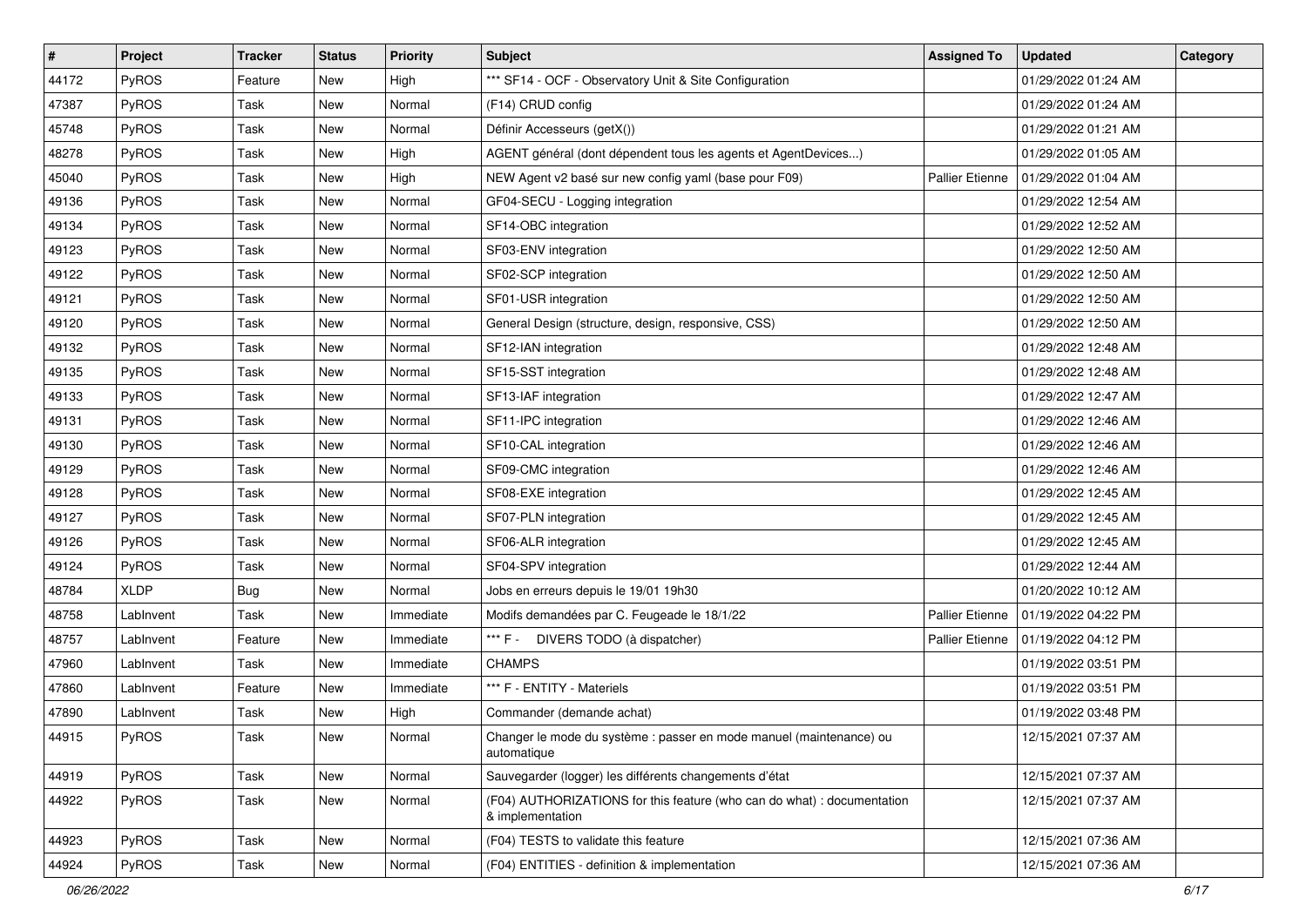| #     | Project      | <b>Tracker</b> | <b>Status</b> | <b>Priority</b> | <b>Subject</b>                                                                                       | <b>Assigned To</b>     | <b>Updated</b>      | Category |
|-------|--------------|----------------|---------------|-----------------|------------------------------------------------------------------------------------------------------|------------------------|---------------------|----------|
| 44906 | PyROS        | Task           | New           | Normal          | Compute and save Observing conditions                                                                |                        | 12/15/2021 07:35 AM |          |
| 44904 | PyROS        | Task           | <b>New</b>    | Normal          | Compute, save, and provide higher level (useful) parameters and synthesis<br>from multiple detectors |                        | 12/15/2021 07:34 AM |          |
| 44903 | PyROS        | Task           | New           | Normal          | Save raw data                                                                                        |                        | 12/15/2021 07:34 AM |          |
| 44902 | PyROS        | Task           | New           | Normal          | Fix raw data                                                                                         |                        | 12/15/2021 07:33 AM |          |
| 44901 | PyROS        | Task           | New           | Normal          | Get PLC mode changes (off/manu/auto) and alarms (intrusion, e_stop), and<br>save them                |                        | 12/15/2021 07:33 AM |          |
| 44900 | PyROS        | Task           | New           | Normal          | Read (from PLC and sensors) INSIDE environmental data (doors, lights) for<br>human safety            |                        | 12/15/2021 07:33 AM |          |
| 47386 | PyROS        | Task           | New           | Normal          | (F03) Initial data (fixture)                                                                         |                        | 12/15/2021 07:32 AM |          |
| 44898 | PyROS        | Task           | New           | Normal          | (F03) ENTITIES (& properties) to be defined                                                          |                        | 12/15/2021 07:32 AM |          |
| 44880 | PyROS        | Task           | New           | Normal          | (F03) TESTS to validate this feature                                                                 |                        | 12/15/2021 07:32 AM |          |
| 44879 | PyROS        | Task           | New           | Normal          | (F03) AUTHORIZATIONS for this feature (who can do what) : documentation<br>& implementation          |                        | 12/15/2021 07:32 AM |          |
| 44899 | PyROS        | Task           | New           | Normal          | Read (from PLC and sensors) OUTSIDE environmental data (weather) for<br>instruments security         |                        | 12/14/2021 04:54 PM |          |
| 48280 | PyROS        | Task           | New           | Normal          | Agent dérivé de l'Agent général (ex: AgentA, AgentB, AgentC, ou AgentM pour<br>le envmonitoring)     |                        | 12/14/2021 03:00 PM |          |
| 48307 | PyROS        | Task           | New           | Normal          | Send, Receive, and Process Commands (Agent <= > Agent)                                               |                        | 12/14/2021 02:57 PM |          |
| 48290 | PyROS        | Task           | New           | Normal          | Auto mode                                                                                            |                        | 12/14/2021 12:35 PM |          |
| 44999 | PyROS        | Task           | New           | Normal          | Execution                                                                                            |                        | 12/14/2021 12:35 PM |          |
| 45047 | <b>PyROS</b> | Task           | New           | Normal          | Piloter le telescope en mode manuel depuis le Dashboard                                              | <b>Pallier Etienne</b> | 12/14/2021 12:34 PM |          |
| 45046 | PyROS        | Task           | <b>New</b>    | Normal          | Manual mode                                                                                          |                        | 12/14/2021 12:34 PM |          |
| 44998 | PyROS        | Task           | New           | Normal          | Monitoring: Check & log continuously instrument (or telescope) status                                |                        | 12/14/2021 12:33 PM |          |
| 44997 | PyROS        | Task           | New           | Normal          | Start & Stop                                                                                         |                        | 12/14/2021 12:33 PM |          |
| 44993 | PyROS        | Task           | <b>New</b>    | Normal          | (F09) ENTITIES definition & implementation                                                           |                        | 12/14/2021 12:33 PM |          |
| 47393 | <b>PyROS</b> | Task           | New           | Normal          | Device Config file (cf F14)                                                                          |                        | 12/14/2021 12:33 PM |          |
| 47392 | PyROS        | Task           | New           | Normal          | Device Commands Grammar (Generic & Native)                                                           |                        | 12/14/2021 12:32 PM |          |
| 47391 | PyROS        | Task           | New           | Normal          | Device Simulator (DeviceSimulator)                                                                   |                        | 12/14/2021 12:32 PM |          |
| 48289 | <b>PyROS</b> | Task           | New           | Normal          | Entity (AgentDevice class)                                                                           |                        | 12/14/2021 12:32 PM |          |
| 47390 | PyROS        | Task           | New           | Normal          | Device Agent (AgentDevice) (de type Agent)                                                           |                        | 12/14/2021 12:32 PM |          |
| 48288 | PyROS        | Task           | New           | Normal          | Entity (DeviceController class)                                                                      |                        | 12/14/2021 12:31 PM |          |
| 47389 | PyROS        | Task           | New           | Normal          | Device Controller (DeviceController)                                                                 |                        | 12/14/2021 12:29 PM |          |
| 48287 | PyROS        | Task           | New           | Normal          | cRuD (only Read & Delete) - View (& Kill) currently running Agents                                   |                        | 12/14/2021 12:26 PM |          |
| 48286 | PyROS        | Task           | New           | Normal          | Lancement auto et gestion des éventuels AgentDevices associés                                        |                        | 12/14/2021 12:22 PM |          |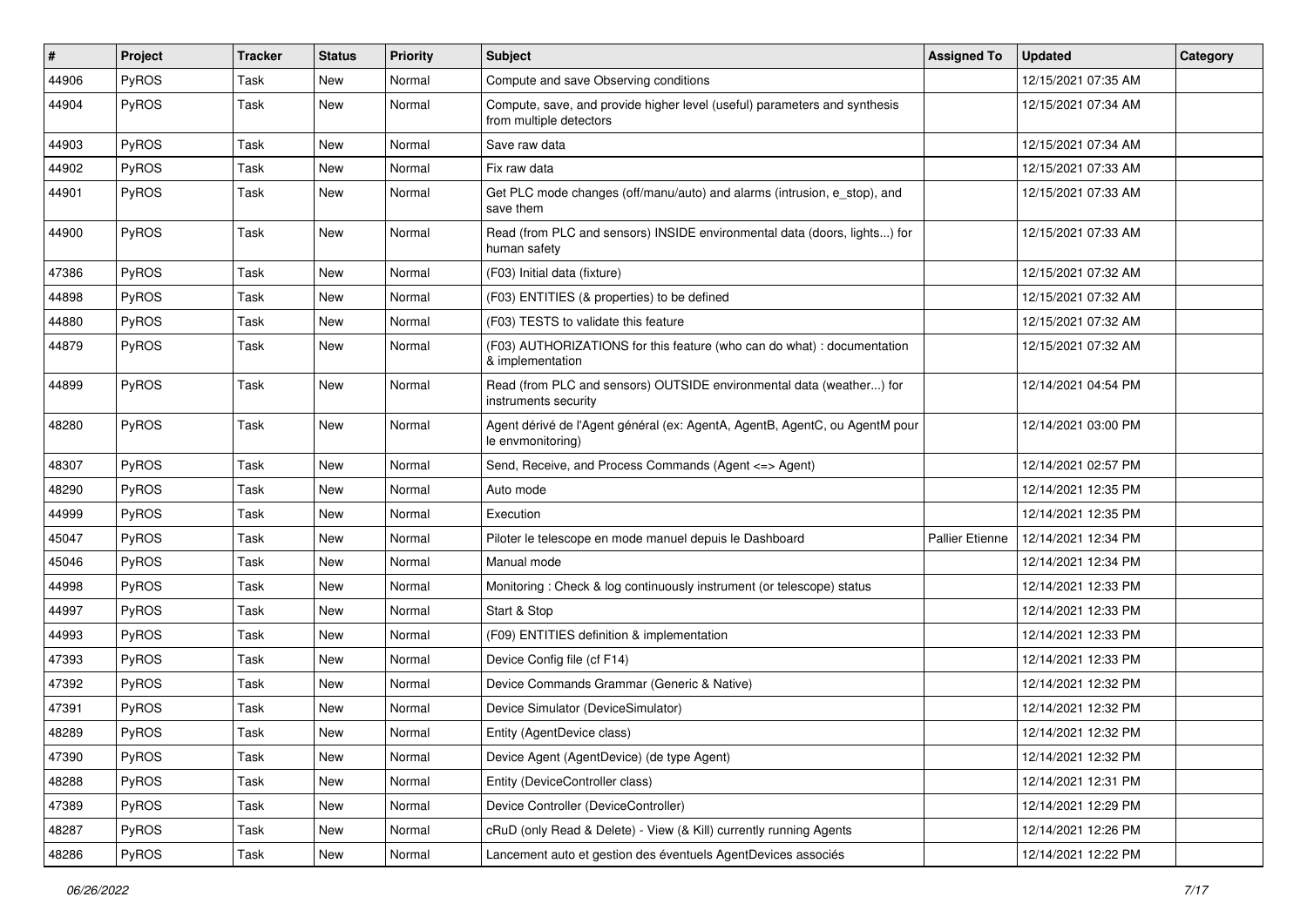| $\sharp$ | Project   | <b>Tracker</b> | <b>Status</b> | <b>Priority</b> | <b>Subject</b>                                                                                                 | <b>Assigned To</b>     | <b>Updated</b>      | Category |
|----------|-----------|----------------|---------------|-----------------|----------------------------------------------------------------------------------------------------------------|------------------------|---------------------|----------|
| 48285    | PyROS     | Task           | New           | Normal          | Lancement auto et gestion du DeviceController associé                                                          |                        | 12/14/2021 12:22 PM |          |
| 48284    | PyROS     | Task           | New           | Normal          | Lancement auto et gestion des Components associés (qui sont aussi des<br>DeviceController)                     |                        | 12/14/2021 12:20 PM |          |
| 46787    | PyROS     | Task           | New           | Normal          | (F09) REQUIREMENTS validated (+ tests udpated)                                                                 |                        | 12/14/2021 12:18 PM |          |
| 44994    | PyROS     | Task           | New           | Normal          | (F09) AUTHORIZATIONS for this feature (who can do what) : doc & implem.                                        |                        | 12/14/2021 12:15 PM |          |
| 45340    | PyROS     | Task           | New           | Normal          | <b>INITIAL DATA (fixtures)</b>                                                                                 | Koralewski<br>Alexis   | 12/14/2021 12:09 PM |          |
| 44329    | PyROS     | Task           | New           | High            | Migration gitlab sur IN2P3                                                                                     |                        | 12/14/2021 12:08 PM |          |
| 45043    | PyROS     | Task           | New           | High            | Démo IRAP (install classique ?) + retrouver ancienne utilisation de PlcConfig                                  | <b>Pallier Etienne</b> | 12/14/2021 12:00 PM |          |
| 48273    | PyROS     | Task           | New           | Normal          | version DEV guitalens - instance docker sur serveur guitalens                                                  |                        | 12/14/2021 11:46 AM |          |
| 48276    | PyROS     | Task           | New           | Normal          | Scripts d'installation docker                                                                                  |                        | 12/14/2021 11:44 AM |          |
| 48274    | PyROS     | Task           | New           | Normal          | version TEST TNC France - instance docker de test en France                                                    |                        | 12/14/2021 11:42 AM |          |
| 48275    | PyROS     | Task           | New           | Normal          | version PROD TNC Nouvelle Calédonie - instance docker de production sur<br>site final                          |                        | 12/14/2021 11:42 AM |          |
| 47957    | LabInvent | Feature        | New           | Normal          | *** F - ENTITY - Les GROUPES (de User ou Materiel) : Thématique, Métier,<br>Projet, Site (+ Pole ou Service ?) |                        | 12/13/2021 11:12 AM |          |
| 47861    | LabInvent | Feature        | New           | Urgent          | *** F - ENTITY - Suivis (de Materiel ou User)                                                                  |                        | 12/13/2021 11:10 AM |          |
| 47862    | LabInvent | Feature        | <b>New</b>    | Normal          | *** F - ENTITY - Prets (de Materiel)                                                                           |                        | 12/13/2021 11:10 AM |          |
| 47895    | LabInvent | Feature        | New           | Normal          | *** F - ENTITY - Documents attachés (à Materiel ou Suivi)                                                      |                        | 12/13/2021 11:09 AM |          |
| 48223    | LabInvent | Task           | New           | Normal          | instance perso (docker)                                                                                        |                        | 12/13/2021 11:08 AM |          |
| 47866    | LabInvent | Feature        | New           | Urgent          | *** F - Installation                                                                                           |                        | 12/13/2021 11:08 AM |          |
| 47947    | LabInvent | Task           | New           | High            | docker only                                                                                                    |                        | 12/13/2021 11:07 AM |          |
| 47926    | LabInvent | Task           | <b>New</b>    | High            | Instance DEMO docker - à installer sur hyp2 puis sur VM pweb3                                                  |                        | 12/13/2021 11:07 AM |          |
| 47865    | LabInvent | Feature        | New           | Normal          | *** F - Configuration générale                                                                                 |                        | 12/13/2021 11:06 AM |          |
| 48222    | LabInvent | Task           | New           | Normal          | (NEW func) Gérer Suivi d'un User                                                                               |                        | 12/13/2021 10:39 AM |          |
| 48005    | LabInvent | Task           | New           | Normal          | <b>Bugfix toutes les Deprecated Errors</b>                                                                     |                        | 12/06/2021 02:37 PM |          |
| 47869    | LabInvent | Feature        | New           | Normal          | *** F - Tests                                                                                                  |                        | 12/06/2021 02:28 PM |          |
| 47946    | LabInvent | Task           | New           | Normal          | classic only                                                                                                   |                        | 12/03/2021 09:50 AM |          |
| 47921    | LabInvent | Feature        | New           | Immediate       | *** F - Framework CakePhp                                                                                      |                        | 12/02/2021 04:45 PM |          |
| 47922    | LabInvent | Task           | New           | Immediate       | Passer directement à v3.LAST (3.10.1)                                                                          |                        | 12/02/2021 04:45 PM |          |
| 47905    | LabInvent | Task           | New           | Urgent          | Read (index & view) (generic)                                                                                  |                        | 12/01/2021 11:21 AM |          |
| 47899    | LabInvent | Task           | New           | Urgent          | view (generic)                                                                                                 |                        | 12/01/2021 11:21 AM |          |
| 47875    | LabInvent | Feature        | New           | Urgent          | *** F - ENTITY GÉNÉRIQUE - Actions & Vues génériques (& Refactorisation)                                       |                        | 12/01/2021 11:21 AM |          |
| 47903    | LabInvent | Task           | New           | Urgent          | Rappels automatiques pour les suivis récurrents (périodiques)                                                  |                        | 12/01/2021 11:17 AM |          |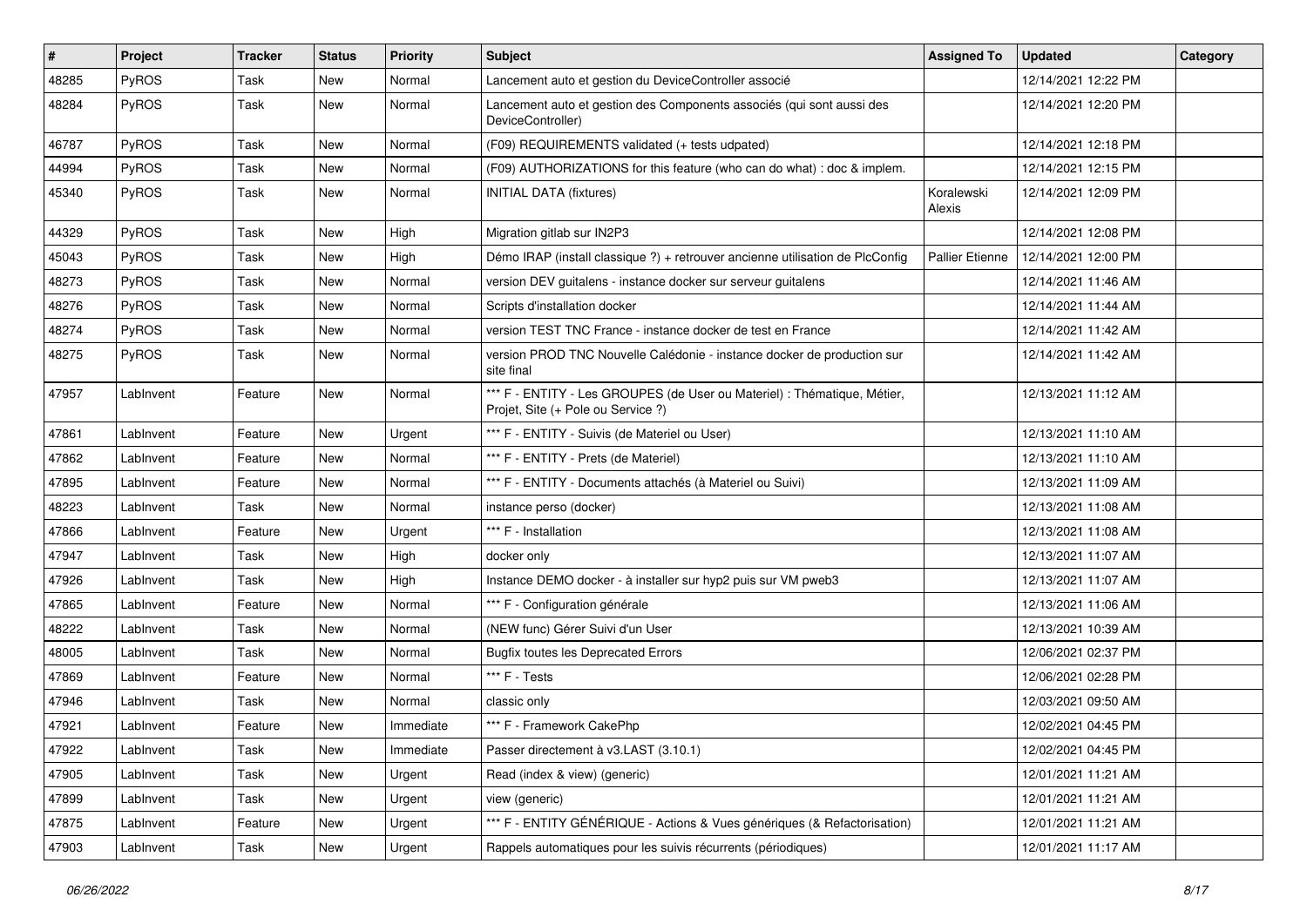| #     | Project   | <b>Tracker</b> | <b>Status</b> | <b>Priority</b> | <b>Subject</b>                                                                  | <b>Assigned To</b> | <b>Updated</b>      | Category |
|-------|-----------|----------------|---------------|-----------------|---------------------------------------------------------------------------------|--------------------|---------------------|----------|
| 47901 | LabInvent | Task           | New           | Urgent          | Read (view & index)                                                             |                    | 12/01/2021 11:17 AM |          |
| 47873 | LabInvent | Task           | New           | Normal          | Model (Entity & Table)                                                          |                    | 12/01/2021 09:37 AM |          |
| 47966 | LabInvent | Task           | New           | Normal          | Ajouter test Commande (avec devis joint)                                        |                    | 11/30/2021 04:17 PM |          |
| 47912 | LabInvent | Task           | <b>New</b>    | High            | (VUE) Elements et Helper                                                        |                    | 11/30/2021 03:51 PM |          |
| 47914 | LabInvent | Task           | New           | High            | index (generic)                                                                 |                    | 11/30/2021 03:50 PM |          |
| 47906 | LabInvent | Task           | New           | Urgent          | Champs virtuels                                                                 |                    | 11/30/2021 03:50 PM |          |
| 47897 | LabInvent | Task           | <b>New</b>    | High            | *** F - Stats (Users)                                                           |                    | 11/30/2021 03:48 PM |          |
| 47942 | LabInvent | Task           | New           | High            | index (generic)                                                                 |                    | 11/30/2021 03:48 PM |          |
| 47937 | LabInvent | Task           | New           | High            | Read (index & view) (generic ?)                                                 |                    | 11/30/2021 03:48 PM |          |
| 47927 | LabInvent | Task           | New           | High            | A gérer via fichier conf YAML                                                   |                    | 11/30/2021 03:47 PM |          |
| 47867 | LabInvent | Task           | <b>New</b>    | High            | *** F - Autorisations (Users)                                                   |                    | 11/30/2021 03:47 PM |          |
| 47886 | LabInvent | Task           | New           | Urgent          | Notifications                                                                   |                    | 11/30/2021 03:45 PM |          |
| 47874 | LabInvent | Task           | New           | Urgent          | <b>Stats</b>                                                                    |                    | 11/30/2021 03:44 PM |          |
| 47878 | LabInvent | Task           | <b>New</b>    | High            | Autres                                                                          |                    | 11/30/2021 03:44 PM |          |
| 47884 | LabInvent | Task           | New           | High            | partitionnement par Site (besoin IP2I/LMA)                                      |                    | 11/30/2021 03:43 PM |          |
| 47877 | LabInvent | Task           | New           | High            | find (search)                                                                   |                    | 11/30/2021 03:43 PM |          |
| 47952 | LabInvent | Task           | <b>New</b>    | High            | Ecran d'accueil à restructurer                                                  |                    | 11/30/2021 03:43 PM |          |
| 47936 | LabInvent | Task           | New           | High            | 3-4 - TBO & ARCHIVED                                                            |                    | 11/30/2021 03:43 PM |          |
| 47934 | LabInvent | Task           | New           | High            | LIFECYCLE (Status) : CREATED => (TBO) => VALIDATED => TBA =><br><b>ARCHIVED</b> |                    | 11/30/2021 03:43 PM |          |
| 47863 | LabInvent | Feature        | New           | High            | *** F - ENTITY - Users                                                          |                    | 11/30/2021 03:43 PM |          |
| 47882 | LabInvent | Task           | <b>New</b>    | High            | Delete - delete                                                                 |                    | 11/30/2021 03:42 PM |          |
| 47881 | LabInvent | Task           | New           | High            | Read - view                                                                     |                    | 11/30/2021 03:42 PM |          |
| 47876 | LabInvent | Task           | New           | High            | CRUD                                                                            |                    | 11/30/2021 03:42 PM |          |
| 47872 | LabInvent | Task           | <b>New</b>    | High            | <b>Actions &amp; Vues</b>                                                       |                    | 11/30/2021 03:42 PM |          |
| 47879 | LabInvent | Task           | New           | High            | Create/Update - add_edit                                                        |                    | 11/30/2021 03:42 PM |          |
| 47870 | LabInvent | Task           | New           | Normal          | Tests (Materiels)                                                               |                    | 11/30/2021 03:38 PM |          |
| 47962 | LabInvent | Task           | <b>New</b>    | Urgent          | (IRAP only) re-install inventirap avec php7                                     |                    | 11/30/2021 03:17 PM |          |
| 47951 | LabInvent | Feature        | New           | Normal          | *** F - Etiquettes & Imprimantes                                                |                    | 11/30/2021 01:42 PM |          |
| 47913 | LabInvent | Task           | New           | Normal          | ROLES (profils)                                                                 |                    | 11/30/2021 01:39 PM |          |
| 47868 | LabInvent | Task           | New           | Normal          | *** F - Super Entité (AppController, AppTable)                                  |                    | 11/30/2021 01:34 PM |          |
| 47885 | LabInvent | Task           | New           | Normal          | filtrage (voir formulaire index)                                                |                    | 11/30/2021 01:30 PM |          |
| 47883 | LabInvent | Task           | New           | Normal          | formulaire de recherche multi-critères                                          |                    | 11/30/2021 01:30 PM |          |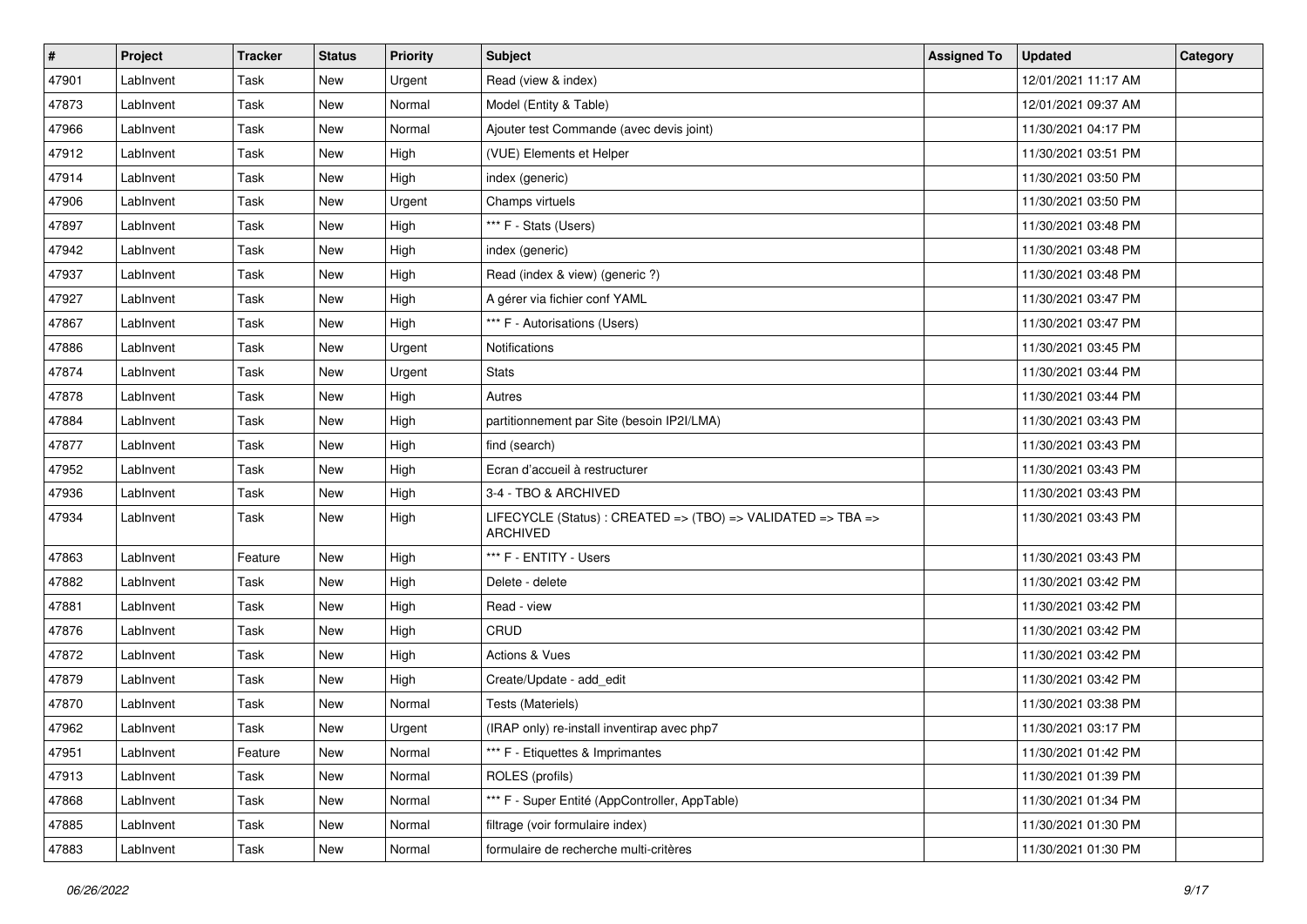| #     | Project   | <b>Tracker</b> | <b>Status</b> | <b>Priority</b> | <b>Subject</b>                                                                            | <b>Assigned To</b> | <b>Updated</b>      | Category |
|-------|-----------|----------------|---------------|-----------------|-------------------------------------------------------------------------------------------|--------------------|---------------------|----------|
| 47871 | LabInvent | Task           | <b>New</b>    | Normal          | Autorisations                                                                             |                    | 11/30/2021 01:29 PM |          |
| 47954 | LabInvent | Task           | New           | Normal          | 1 - CREATED                                                                               |                    | 11/30/2021 01:27 PM |          |
| 47953 | LabInvent | Task           | New           | Normal          | 2a - TOBEORDERED (optionnel)                                                              |                    | 11/30/2021 01:27 PM |          |
| 47935 | LabInvent | Task           | New           | Normal          | 2b - VALIDATED                                                                            |                    | 11/30/2021 01:27 PM |          |
| 47930 | LabInvent | Task           | New           | Normal          | *** F - ENTITY - QrCode                                                                   |                    | 11/30/2021 01:26 PM |          |
| 47907 | LabInvent | Task           | New           | Normal          | *** F - Config YAML (champs materiels) : champs obligatoires, recommandés,<br>ou readonly |                    | 11/30/2021 01:25 PM |          |
| 47893 | LabInvent | Task           | New           | Normal          | Views                                                                                     |                    | 11/30/2021 01:21 PM |          |
| 47889 | LabInvent | Task           | New           | Normal          | Changer statut - setStatusTo*()                                                           |                    | 11/30/2021 01:19 PM |          |
| 47880 | LabInvent | Task           | New           | Normal          | Read - index                                                                              |                    | 11/30/2021 01:16 PM |          |
| 47932 | LabInvent | Feature        | New           | Normal          | *** F - DOC (documentation)                                                               |                    | 11/30/2021 01:10 PM |          |
| 47959 | LabInvent | Task           | New           | Normal          | *** F - ENTITY - Fournisseurs                                                             |                    | 11/30/2021 12:57 PM |          |
| 47864 | LabInvent | Feature        | New           | Normal          | *** F - ENTITY - Autres                                                                   |                    | 11/30/2021 12:57 PM |          |
| 47958 | LabInvent | Task           | New           | Normal          | delete (generic)                                                                          |                    | 11/30/2021 12:47 PM |          |
| 47950 | LabInvent | Task           | <b>New</b>    | Normal          | DB complète à mettre à jour                                                               |                    | 11/30/2021 12:26 PM |          |
| 47945 | LabInvent | Task           | New           | Normal          | <b>ALL</b>                                                                                |                    | 11/30/2021 12:23 PM |          |
| 47925 | LabInvent | Task           | New           | Normal          | (après cakephp v4) Passer à Php 8                                                         |                    | 11/30/2021 11:48 AM |          |
| 47924 | LabInvent | Task           | New           | Normal          | (après 3.9) Passer à v4                                                                   |                    | 11/30/2021 11:48 AM |          |
| 47911 | LabInvent | Task           | New           | Normal          | Create/Update (add_edit generic)                                                          |                    | 11/30/2021 11:04 AM |          |
| 44878 | PyROS     | Task           | New           | Normal          | (F02) TESTS to validate this feature                                                      |                    | 11/03/2021 09:16 AM |          |
| 45811 | PyROS     | Task           | New           | Normal          | SP update                                                                                 |                    | 11/03/2021 09:16 AM |          |
| 45816 | PyROS     | Task           | New           | Normal          | <b>SP Delete</b>                                                                          |                    | 10/28/2021 08:35 AM |          |
| 45810 | PyROS     | Task           | New           | Normal          | SP Read (view list and view 1)                                                            |                    | 10/27/2021 02:47 PM |          |
| 45809 | PyROS     | Task           | New           | Normal          | <b>SP Create</b>                                                                          |                    | 10/27/2021 08:42 AM |          |
| 45018 | PyROS     | Task           | <b>New</b>    | High            | Définir config pour TNC (4 channels Cam)                                                  | Klotz Alain        | 10/12/2021 08:52 AM |          |
| 44886 | PyROS     | Task           | New           | Normal          | (F01) ENTITIES - definition & implementation                                              |                    | 10/12/2021 07:50 AM |          |
| 44842 | PyROS     | Task           | New           | Normal          | USER                                                                                      |                    | 10/12/2021 07:50 AM |          |
| 47401 | PyROS     | Task           | <b>New</b>    | Normal          | FUNCTIONAL TESTS - Each FEATURE functional tests                                          |                    | 10/11/2021 11:42 AM |          |
| 47442 | PyROS     | Task           | New           | Normal          | PLAN DE TESTS ET DE VALIDATIONS                                                           |                    | 10/11/2021 11:33 AM |          |
| 47441 | PyROS     | Task           | New           | Normal          | DOSSIER DE DÉFINITION                                                                     |                    | 10/11/2021 11:32 AM |          |
| 47446 | PyROS     | Task           | New           | Normal          | <b>DOSSIER SSI</b>                                                                        |                    | 10/11/2021 11:32 AM |          |
| 47445 | PyROS     | Task           | New           | Normal          | CAHIER DE RECETTE (NC)                                                                    |                    | 10/11/2021 11:31 AM |          |
| 47444 | PyROS     | Task           | New           | Normal          | MANUELS UTILISATION, INSTALLATION, ET MAINTENANCE                                         |                    | 10/11/2021 11:31 AM |          |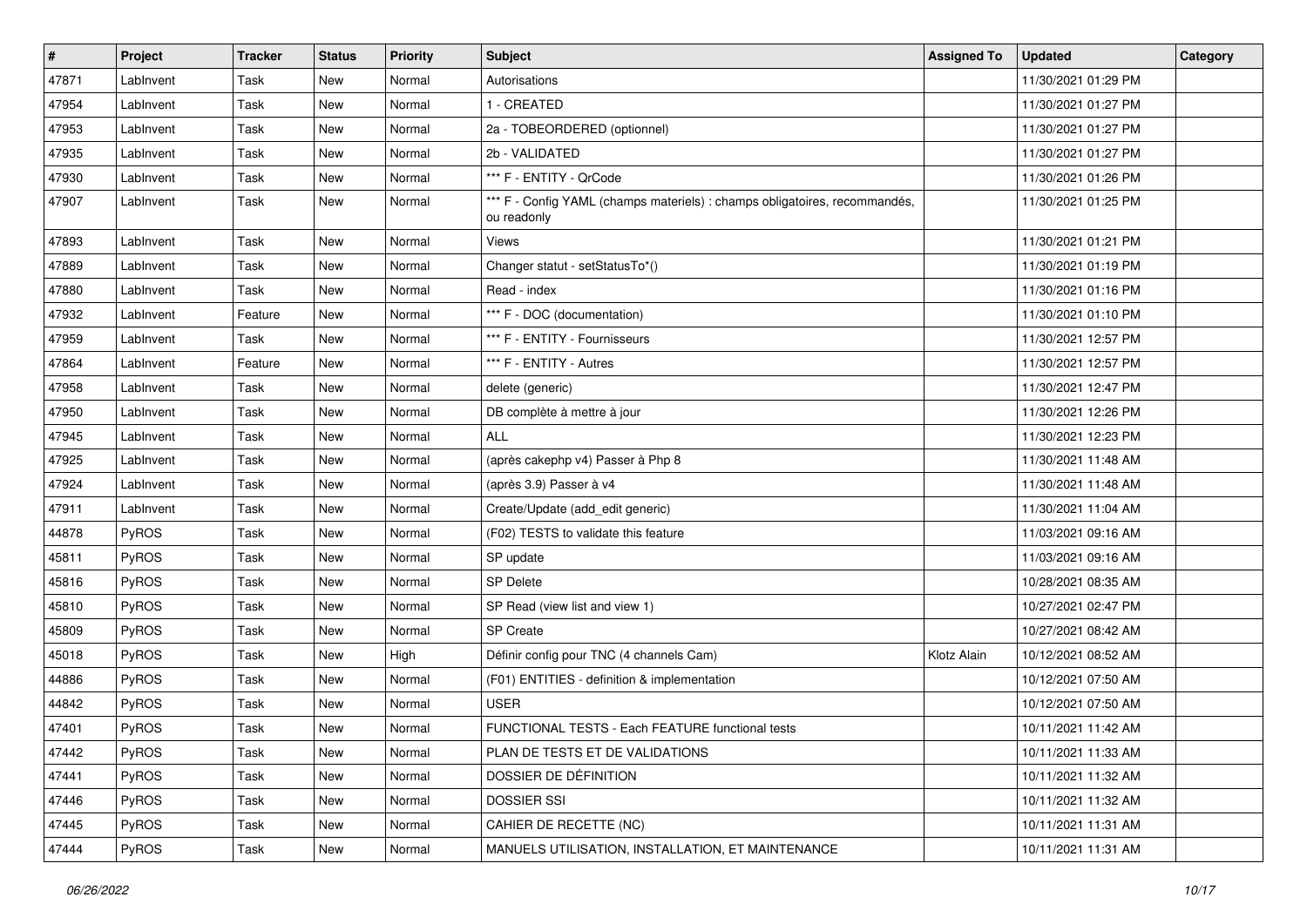| $\vert$ # | Project      | <b>Tracker</b> | <b>Status</b> | <b>Priority</b> | <b>Subject</b>                                                                              | <b>Assigned To</b>   | <b>Updated</b>      | Category |
|-----------|--------------|----------------|---------------|-----------------|---------------------------------------------------------------------------------------------|----------------------|---------------------|----------|
| 47443     | PyROS        | Task           | New           | Normal          | RAPPORT DES TESTS & VALIDATIONS (application du plan de test)                               |                      | 10/11/2021 11:31 AM |          |
| 47440     | PyROS        | Task           | New           | Normal          | <b>LIVRABLES</b>                                                                            |                      | 10/11/2021 11:29 AM |          |
| 47438     | PyROS        | Task           | New           | Normal          | PK5 (2023-06) - Doc LIVRABLES (et Présentations)                                            |                      | 10/11/2021 11:26 AM |          |
| 47437     | PyROS        | Task           | New           | Normal          | PA4.1 (2023-05) - Présentations et Rapport Avancement                                       |                      | 10/11/2021 11:25 AM |          |
| 47436     | PyROS        | Task           | New           | Normal          | PK4 (2023-02) - Doc LIVRABLES (et Présentations)                                            |                      | 10/11/2021 11:23 AM |          |
| 47435     | PyROS        | Task           | New           | Normal          | PA3.2 (2023-02) - Présentations et Rapport Avancement                                       |                      | 10/11/2021 11:22 AM |          |
| 47433     | PyROS        | Task           | New           | Normal          | PA3.1 (2023-01) - Présentations et Rapport Avancement                                       |                      | 10/11/2021 11:22 AM |          |
| 47432     | PyROS        | Task           | New           | Normal          | PK3 (2023-01) - Doc LIVRABLES (et Présentations)                                            |                      | 10/11/2021 11:20 AM |          |
| 47431     | PyROS        | Task           | New           | Normal          | PA2.2 (2022-10) - Présentations et Rapport Avancement                                       |                      | 10/11/2021 11:19 AM |          |
| 47430     | PyROS        | Task           | New           | Normal          | PA2.1 (2022-08) - Présentations et Rapport Avancement                                       |                      | 10/11/2021 11:18 AM |          |
| 45791     | PyROS        | Task           | New           | Normal          | PA1.1 (2022-03) - Présentations et Rapport Avancement                                       |                      | 10/11/2021 11:14 AM |          |
| 47375     | PyROS        | Task           | New           | Normal          | Association quota SP                                                                        |                      | 10/11/2021 10:37 AM |          |
| 45756     | PyROS        | Task           | New           | Normal          | QUOTA & PRIO - Gestion du quota et de la priorité                                           |                      | 10/11/2021 10:35 AM |          |
| 44881     | PyROS        | Task           | New           | Normal          | (F02) ENTITIES - definition & implementation                                                | Koralewski<br>Alexis | 10/11/2021 10:34 AM |          |
| 47419     | PyROS        | Task           | New           | Normal          | F16 FUNCTIONAL Tests                                                                        |                      | 10/11/2021 10:11 AM |          |
| 47418     | PyROS        | Task           | New           | Normal          | F15 FUNCTIONAL Tests                                                                        |                      | 10/11/2021 10:11 AM |          |
| 47416     | <b>PyROS</b> | Task           | New           | Normal          | F13 FUNCTIONAL Tests                                                                        |                      | 10/11/2021 10:11 AM |          |
| 47415     | <b>PyROS</b> | Task           | New           | Normal          | F12 FUNCTIONAL Tests                                                                        |                      | 10/11/2021 10:11 AM |          |
| 47414     | PyROS        | Task           | New           | Normal          | F11 FUNCTIONAL Tests                                                                        |                      | 10/11/2021 10:10 AM |          |
| 47413     | PyROS        | Task           | New           | Normal          | F10 FUNCTIONAL Tests                                                                        |                      | 10/11/2021 10:10 AM |          |
| 47411     | PyROS        | Task           | New           | Normal          | <b>F08 FUNCTIONAL Tests</b>                                                                 |                      | 10/11/2021 10:10 AM |          |
| 47410     | PyROS        | Task           | New           | Normal          | F07 FUNCTIONAL Tests                                                                        |                      | 10/11/2021 10:10 AM |          |
| 47409     | PyROS        | Task           | New           | Normal          | <b>F06 FUNCTIONAL Tests</b>                                                                 |                      | 10/11/2021 10:10 AM |          |
| 47403     | PyROS        | Task           | New           | Normal          | HIGH LEVEL FUNCTION TESTS - Transversal functionalities TESTs involving<br>several features |                      | 10/11/2021 10:08 AM |          |
| 47402     | PyROS        | Task           | New           | Normal          | INTEGRATION TESTS - FEATURES integration tests with each other                              |                      | 10/11/2021 10:07 AM |          |
| 46780     | PyROS        | Task           | New           | Normal          | (F01) EXIGENCES satisfaites (+ tests mis à jour)                                            |                      | 10/08/2021 06:01 PM |          |
| 45048     | PyROS        | Task           | New           | Normal          | HARDWARE DEVICES definition, test, config, management                                       |                      | 10/08/2021 05:51 PM |          |
| 44995     | PyROS        | Task           | New           | Normal          | (F09) TESTS to validate this feature                                                        |                      | 10/08/2021 05:45 PM |          |
| 45815     | PyROS        | Task           | New           | Normal          | test SCP manage quota                                                                       |                      | 09/22/2021 04:47 PM |          |
| 46790     | PyROS        | Task           | New           | Normal          | F16 - EXIGENCES satisfaites (+ tests mis à jour)                                            |                      | 09/14/2021 02:47 PM |          |
| 46789     | PyROS        | Task           | New           | Normal          | F15 - EXIGENCES satisfaites (+ tests mis à jour)                                            |                      | 09/14/2021 02:47 PM |          |
| 46786     | PyROS        | Task           | New           | Normal          | F08 - EXIGENCES satisfaites (+ tests mis à jour)                                            |                      | 09/14/2021 02:45 PM |          |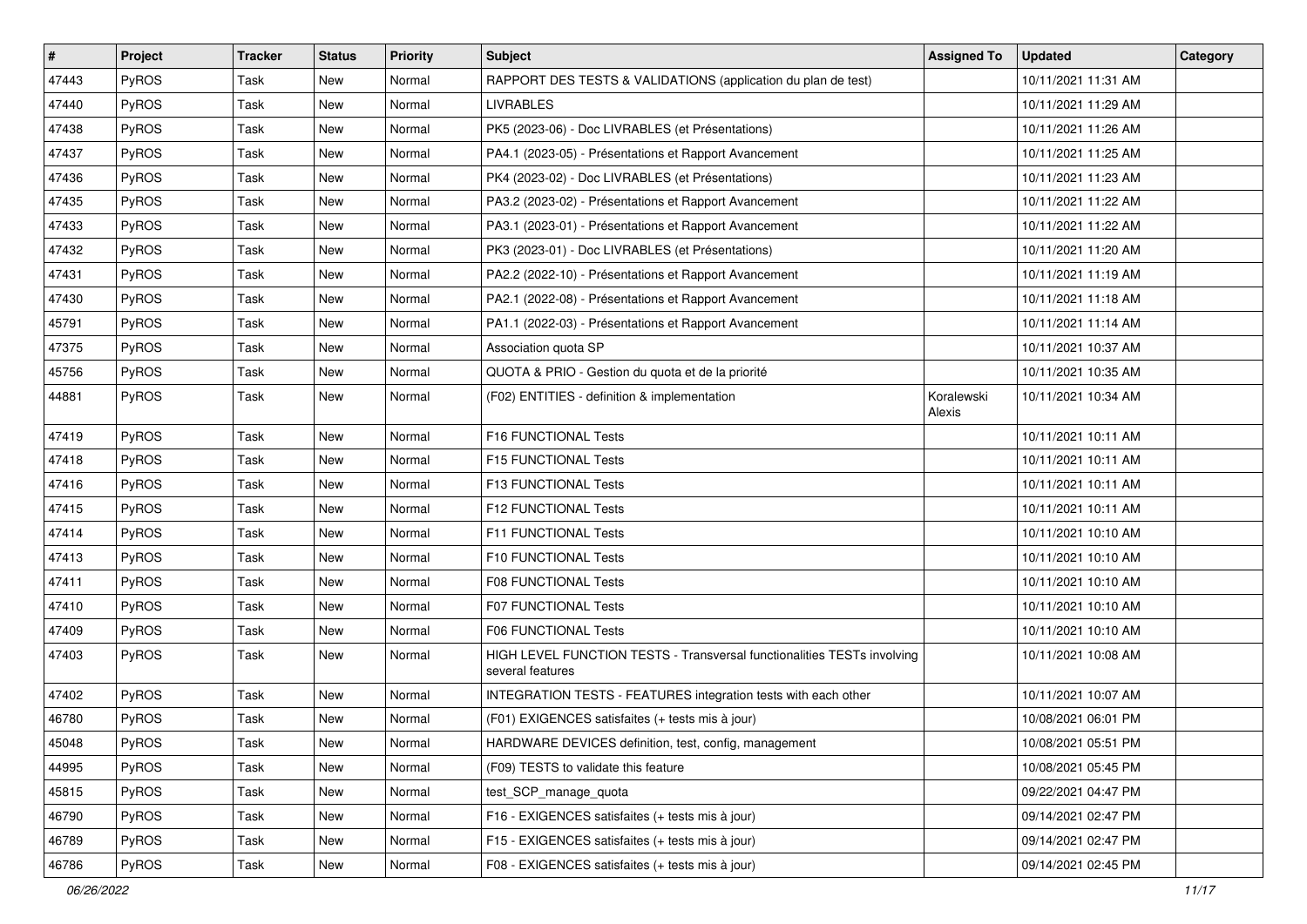| $\#$  | Project | <b>Tracker</b> | <b>Status</b> | <b>Priority</b> | Subject                                                                                                              | <b>Assigned To</b>     | <b>Updated</b>      | Category |
|-------|---------|----------------|---------------|-----------------|----------------------------------------------------------------------------------------------------------------------|------------------------|---------------------|----------|
| 46785 | PyROS   | Task           | New           | Normal          | F07 - EXIGENCES satisfaites (+ tests mis à jour)                                                                     |                        | 09/14/2021 02:44 PM |          |
| 46783 | PyROS   | Task           | <b>New</b>    | Normal          | F04 - EXIGENCES satisfaites (+ tests mis à jour)                                                                     |                        | 09/14/2021 02:43 PM |          |
| 46782 | PyROS   | Task           | New           | Normal          | F03 - EXIGENCES satisfaites (+ tests mis à jour)                                                                     |                        | 09/14/2021 02:43 PM |          |
| 44891 | PyROS   | Task           | New           | Normal          | Create/Update                                                                                                        |                        | 09/14/2021 11:48 AM |          |
| 44833 | PyROS   | Task           | New           | Normal          | Registration : un nouvel utilisateur doit pouvoir s'enregistrer directement sur le<br>site web (soumis à validation) | Koralewski<br>Alexis   | 08/31/2021 02:16 PM |          |
| 45762 | PyROS   | Task           | <b>New</b>    | Normal          | <b>Test User Connexion</b>                                                                                           |                        | 08/13/2021 01:55 PM |          |
| 44847 | PyROS   | Task           | New           | Normal          | (F01) TESTS (users) validant cette feature                                                                           | Koralewski<br>Alexis   | 08/13/2021 01:55 PM |          |
| 45761 | PyROS   | Task           | New           | Normal          | Test User Create (registration)                                                                                      |                        | 08/13/2021 01:54 PM |          |
| 45766 | PyROS   | Task           | New           | Normal          | <b>Test User Update</b>                                                                                              |                        | 08/13/2021 01:53 PM |          |
| 45772 | PyROS   | Task           | New           | Normal          | Test User Read (view list and view 1)                                                                                |                        | 08/13/2021 01:51 PM |          |
| 45776 | PyROS   | Task           | New           | Normal          | <b>Test User Delete</b>                                                                                              |                        | 08/13/2021 01:46 PM |          |
| 45818 | PyROS   | Task           | New           | Normal          | (F14) TESTS to validate this feature                                                                                 |                        | 08/09/2021 10:43 AM |          |
| 45003 | PyROS   | Task           | New           | Normal          | Config Read & View                                                                                                   | Koralewski<br>Alexis   | 08/09/2021 10:43 AM |          |
| 45799 | PyROS   | <b>Task</b>    | New           | Normal          | Execute TESTS on commit/push (new script PUSH)                                                                       | <b>Pallier Etienne</b> | 07/19/2021 08:54 AM |          |
| 45049 | PyROS   | Task           | New           | Normal          | <b>CAMERA FLI</b>                                                                                                    |                        | 07/16/2021 09:34 AM |          |
| 45163 | PyROS   | Story          | New           | Normal          | REQ-013 PYROS-10 ordonnancement temps réel                                                                           |                        | 07/01/2021 08:30 AM |          |
| 44719 | PyROS   | Story          | New           | Normal          | REQ-010 Ordonnancement des requêtes                                                                                  |                        | 07/01/2021 08:30 AM |          |
| 44713 | PyROS   | Story          | New           | Normal          | **** REQ-020 CCTP                                                                                                    |                        | 07/01/2021 08:30 AM |          |
| 45162 | PyROS   | Story          | New           | Normal          | REQ-014 PYROS-10 priorité et quotas utilisateurs                                                                     |                        | 07/01/2021 08:29 AM |          |
| 45161 | PyROS   | Story          | New           | Normal          | REQ-011 PYROS-10 ordonnanceur sur chaque télescope                                                                   |                        | 07/01/2021 08:29 AM |          |
| 45556 | PyROS   | Task           | New           | Normal          | User activation/deactivation                                                                                         |                        | 06/25/2021 08:18 AM |          |
| 44896 | PyROS   | Task           | New           | Normal          | On peut consulter la liste des SP                                                                                    |                        | 06/18/2021 03:17 PM |          |
| 44843 | PyROS   | Task           | New           | Normal          | ROLES : Un utilisateur peut avoir plusieurs roles                                                                    |                        | 06/18/2021 03:15 PM |          |
| 44897 | PyROS   | Task           | New           | Normal          | On peut voir la fiche détaillée d'un SP                                                                              |                        | 06/16/2021 11:29 AM |          |
| 44894 | PyROS   | Task           | New           | Normal          | Un Observer peut créer un nouveau Proposal (SP) pour une Période<br>spécifique future                                |                        | 06/16/2021 11:28 AM |          |
| 44716 | PyROS   | Story          | New           | Normal          | **** REQ-071 AJOUT OSMOSE                                                                                            |                        | 06/14/2021 01:19 PM |          |
| 44715 | PyROS   | Story          | New           | Normal          | **** REQ-065 AJOUT UPGRADE                                                                                           |                        | 06/14/2021 01:19 PM |          |
| 44718 | PyROS   | Story          | New           | Normal          | **** REQ-025 AJOUT TNC                                                                                               |                        | 06/14/2021 01:19 PM |          |
| 44717 | PyROS   | Story          | New           | Normal          | **** REQ-022 TAROT NC                                                                                                |                        | 06/14/2021 01:19 PM |          |
| 45452 | PyROS   | Story          | New           | Normal          | *** REQ-0XX REQUIREMENTS FROM CNES (PR)                                                                              |                        | 06/14/2021 01:17 PM |          |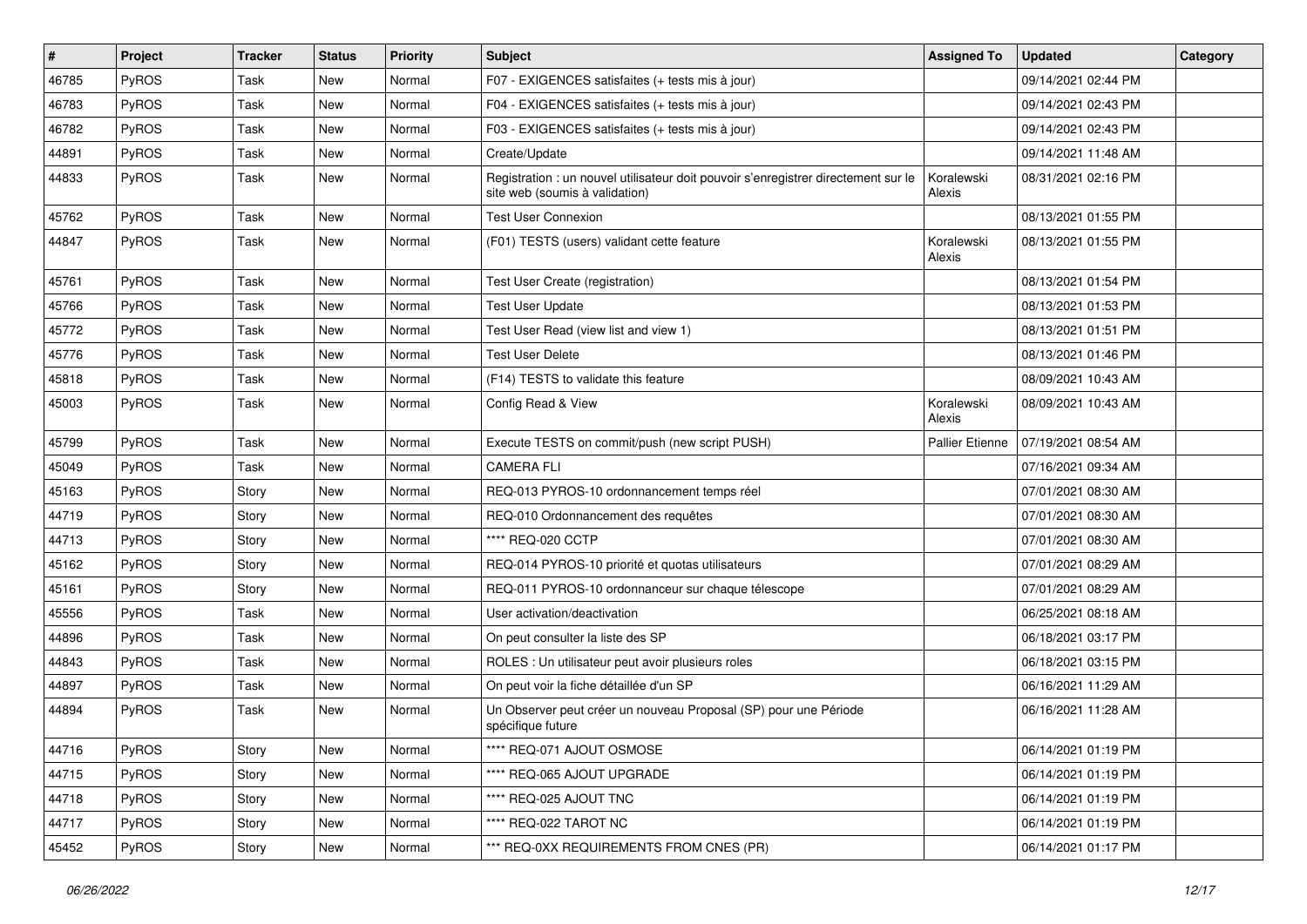| #     | Project      | <b>Tracker</b> | <b>Status</b> | <b>Priority</b> | <b>Subject</b>                                                                                                          | <b>Assigned To</b> | <b>Updated</b>      | Category |
|-------|--------------|----------------|---------------|-----------------|-------------------------------------------------------------------------------------------------------------------------|--------------------|---------------------|----------|
| 44812 | PyROS        | Story          | <b>New</b>    | Normal          | *** REQ-200 FOR TAROT NETWORK INTEGRATION                                                                               |                    | 06/14/2021 01:13 PM |          |
| 44969 | PyROS        | Task           | New           | Normal          | (F07) AUTHORIZATIONS for this feature (who can do what) : documentation<br>& implementation                             |                    | 06/08/2021 08:21 AM |          |
| 44987 | PyROS        | Task           | New           | Normal          | (F08) AUTHORIZATIONS for this feature (who can do what) : documentation<br>& implementation                             |                    | 06/08/2021 08:20 AM |          |
| 45291 | PyROS        | Task           | New           | Normal          | (F10) AUTHORIZATIONS for this feature (who can do what) : documentation<br>& implementation                             |                    | 06/08/2021 08:19 AM |          |
| 45346 | PyROS        | Task           | New           | Normal          | (F10) ENTITIES - Initial data (fixture)                                                                                 |                    | 06/03/2021 09:17 AM |          |
| 45290 | PyROS        | Task           | <b>New</b>    | Normal          | (F10) ENTITIES - definition & implementation                                                                            |                    | 06/03/2021 09:17 AM |          |
| 45295 | PyROS        | Task           | <b>New</b>    | Normal          | Create DARK files (acquisition)                                                                                         |                    | 05/27/2021 11:22 AM |          |
| 45294 | PyROS        | Task           | <b>New</b>    | Normal          | Create BIAS files (acquisition)                                                                                         |                    | 05/27/2021 11:22 AM |          |
| 45293 | PyROS        | Task           | New           | Normal          | Create FLAT files (acquisition)                                                                                         |                    | 05/27/2021 11:21 AM |          |
| 45292 | PyROS        | Task           | <b>New</b>    | Normal          | (F10) TESTS to validate this feature                                                                                    |                    | 05/27/2021 11:11 AM |          |
| 44813 | PyROS        | Story          | New           | Normal          | REQ-123 Architecture extensible et Extensions privatisables                                                             |                    | 05/12/2021 12:21 PM |          |
| 45195 | PyROS        | Story          | <b>New</b>    | Normal          | REQ-122 Page information état agent                                                                                     |                    | 05/12/2021 12:18 PM |          |
| 45194 | PyROS        | Story          | New           | Normal          | REQ-121 Limiter le nombre d'essais de connexion d'un utilisateur                                                        |                    | 05/12/2021 12:17 PM |          |
| 45193 | PyROS        | Story          | New           | Normal          | REQ-120 Pages web dédiées pour gérer différents besoins                                                                 |                    | 05/12/2021 12:17 PM |          |
| 45192 | PyROS        | Story          | New           | Normal          | REQ-119 Analyse images : le service de traitement d'images doit être<br>interopérable (à distance, par service externe) |                    | 05/12/2021 12:17 PM |          |
| 45191 | PyROS        | Story          | New           | Normal          | REQ-118 Avoir un obturateur sur les caméras (Utile pour faire les Dark)                                                 |                    | 05/12/2021 12:16 PM |          |
| 45190 | PyROS        | Story          | New           | Normal          | REQ-117 Calibration : génération des images de calibration en fonction du<br>temps (DBF) (Dark dépend du temps pose)    |                    | 05/12/2021 12:16 PM |          |
| 45189 | PyROS        | Story          | New           | Normal          | REQ-116 Calibration astro: trouver une solution quand l'image est distendue<br>(distortion)                             |                    | 05/12/2021 12:16 PM |          |
| 45188 | PyROS        | Story          | New           | Normal          | REQ-115 Calibration : traiter efficacement les fichiers de calibration DBF<br>(dark, bias, flat)                        |                    | 05/12/2021 12:15 PM |          |
| 45187 | <b>PyROS</b> | Story          | <b>New</b>    | Normal          | REQ-114 Planification des séquences : Equité                                                                            |                    | 05/12/2021 12:15 PM |          |
| 45186 | PyROS        | Story          | New           | Normal          | REQ-113 Planification des séquences : Efficacité, efficience                                                            |                    | 05/12/2021 12:15 PM |          |
| 45185 | PyROS        | Story          | New           | Normal          | REQ-112 Planification des séquences : Flexibilité                                                                       |                    | 05/12/2021 12:14 PM |          |
| 45182 | PyROS        | Story          | New           | Normal          | REQ-109 Afficher infos utiles sur les requetes/séquences                                                                |                    | 05/12/2021 12:13 PM |          |
| 45180 | PyROS        | Story          | New           | Normal          | REQ-107 Suivi complet d'une requête, depuis son dépot, jusqu'à son<br>exécution, en passant par sa planification        |                    | 05/12/2021 12:12 PM |          |
| 45179 | PyROS        | Story          | New           | Normal          | REQ-106 Requete appartient à un SP (lié à un PI qui est lié à des users)                                                |                    | 05/12/2021 12:12 PM |          |
| 45178 | PyROS        | Story          | New           | Normal          | REQ-105 Pouvoir enlever une séquence (scène) déposée pour en déposer<br>une autre                                       |                    | 05/12/2021 12:11 PM |          |
| 45177 | PyROS        | Story          | New           | Normal          | REQ-104 Rôles utilisateurs (profils)                                                                                    |                    | 05/12/2021 12:11 PM |          |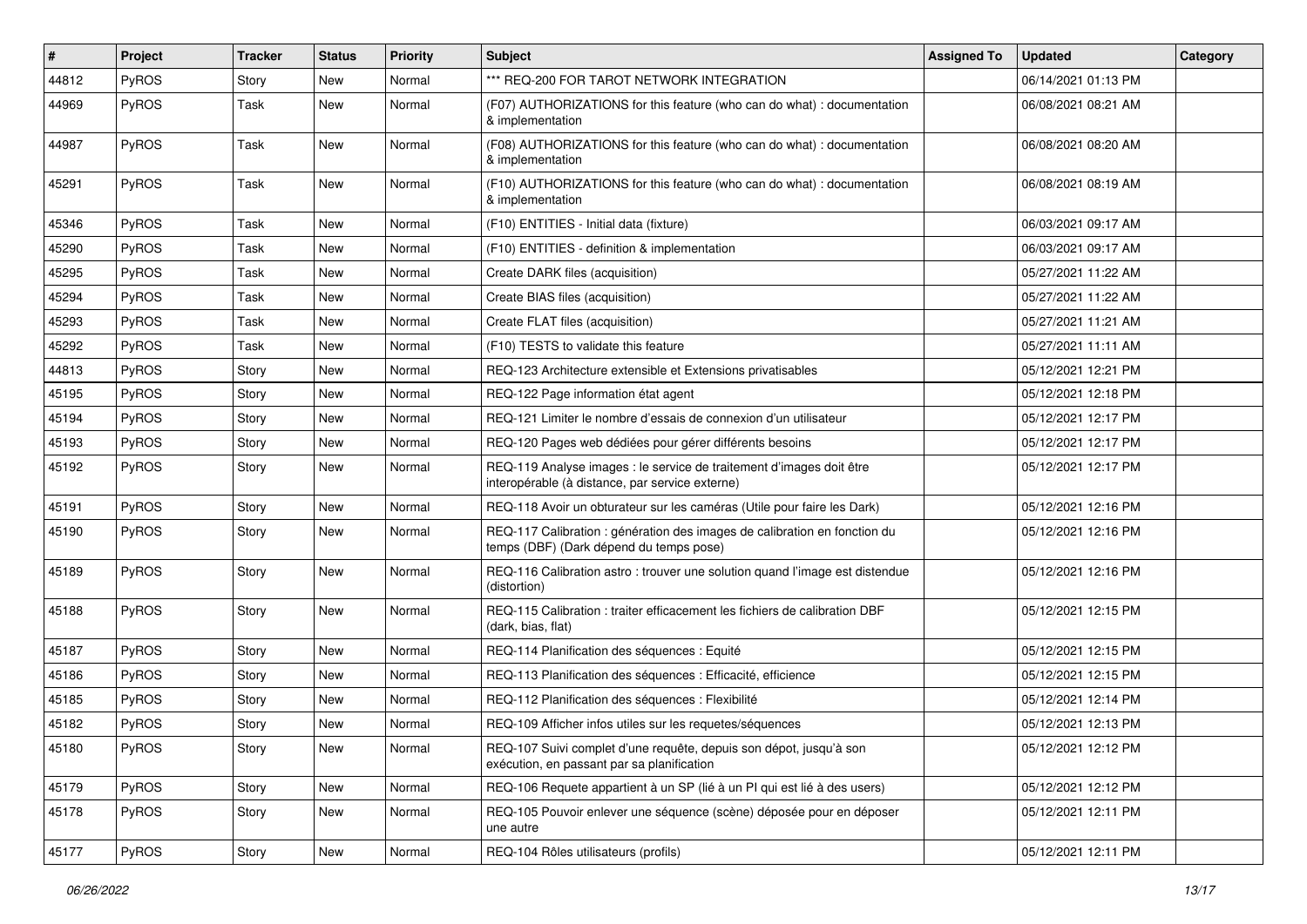| $\pmb{\#}$ | Project      | <b>Tracker</b> | <b>Status</b> | <b>Priority</b> | Subject                                                                                     | <b>Assigned To</b> | <b>Updated</b>      | Category |
|------------|--------------|----------------|---------------|-----------------|---------------------------------------------------------------------------------------------|--------------------|---------------------|----------|
| 45176      | PyROS        | Story          | <b>New</b>    | Normal          | REQ-103 Connexion unique pour accéder à tous les services, si possible via<br>annuaire LDAP |                    | 05/12/2021 12:10 PM |          |
| 45174      | PyROS        | Story          | <b>New</b>    | Normal          | REQ-213 Sauvegarde temporaire des images brutes pour opérations de<br>maintenance           |                    | 05/12/2021 12:01 PM |          |
| 45173      | PyROS        | Story          | <b>New</b>    | Normal          | REQ-212 Espace privé pour extensions et déploiement sans git                                |                    | 05/12/2021 12:00 PM |          |
| 45172      | <b>PyROS</b> | Story          | <b>New</b>    | Normal          | REQ-211 Allsky scan                                                                         |                    | 05/12/2021 11:58 AM |          |
| 45171      | PyROS        | Story          | <b>New</b>    | Normal          | REQ-210 Affichage contenu BD                                                                |                    | 05/12/2021 11:58 AM |          |
| 45170      | PyROS        | Story          | New           | Normal          | REQ-209 Lecture des logs                                                                    |                    | 05/12/2021 11:58 AM |          |
| 45169      | PyROS        | Story          | <b>New</b>    | Normal          | REQ-208 Lecture et téléchargement des images                                                |                    | 05/12/2021 11:57 AM |          |
| 45168      | PyROS        | Story          | <b>New</b>    | Normal          | REQ-207 Rapports de synthèse, outils de monitoring                                          |                    | 05/12/2021 11:57 AM |          |
| 45167      | PyROS        | Story          | <b>New</b>    | Normal          | REQ-206 Espace mutualisé (comme CADOR)                                                      |                    | 05/12/2021 11:57 AM |          |
| 45166      | <b>PyROS</b> | Story          | <b>New</b>    | Normal          | REQ-205 Bandeau en haut de pages pour messages d'info ou avertissement                      |                    | 05/12/2021 11:56 AM |          |
| 45165      | PyROS        | Story          | <b>New</b>    | Normal          | REQ-204 Architecture site, différents espaces selon les roles                               |                    | 05/12/2021 11:56 AM |          |
| 45164      | <b>PyROS</b> | Story          | <b>New</b>    | Normal          | REQ-203 GUI multilingue (choix de la langue)                                                |                    | 05/12/2021 11:55 AM |          |
| 44816      | PyROS        | Story          | <b>New</b>    | Normal          | REQ-201 Définir une esthétique Tarot                                                        |                    | 05/12/2021 11:53 AM |          |
| 45157      | PyROS        | Story          | New           | Normal          | REQ-002 Déclenchement des jobs sur déclenchement au lieu de scrutation                      |                    | 05/12/2021 11:46 AM |          |
| 45156      | PyROS        | Story          | <b>New</b>    | Normal          | REQ-004 POC GTRS et websocket                                                               |                    | 05/12/2021 11:45 AM |          |
| 45116      | PyROS        | Story          | <b>New</b>    | Normal          | REQ-039 SURETE_160 Sauvegarde des pannes                                                    |                    | 05/12/2021 10:56 AM |          |
| 45115      | <b>PyROS</b> | Story          | <b>New</b>    | Normal          | REQ-035 SURETE_130 Maintenance à distance                                                   |                    | 05/12/2021 10:56 AM |          |
| 45117      | PyROS        | Story          | <b>New</b>    | Normal          | REQ-019 Mise à disposition des images et mesures                                            |                    | 05/12/2021 10:55 AM |          |
| 45120      | PyROS        | Story          | New           | Normal          | REQ-017 Information sur les requêtes soumises par l'utilisateur                             |                    | 05/12/2021 10:55 AM |          |
| 45118      | PyROS        | Story          | <b>New</b>    | Normal          | REQ-016 informations sur les composants de l'observatoire                                   |                    | 05/12/2021 10:55 AM |          |
| 45121      | <b>PyROS</b> | Story          | <b>New</b>    | Normal          | REQ-009 requêtes de calibration                                                             |                    | 05/12/2021 10:54 AM |          |
| 45119      | <b>PyROS</b> | Story          | <b>New</b>    | Normal          | REQ-008 requêtes SST flexibles                                                              |                    | 05/12/2021 10:54 AM |          |
| 45160      | PyROS        | Story          | <b>New</b>    | Normal          | REQ-012 PYROS-10 limiter les temps morts entre requêtes                                     |                    | 05/12/2021 10:47 AM |          |
| 45159      | PyROS        | Story          | <b>New</b>    | Normal          | REQ-003 Interface avec les données CNRS de manière authentifiée                             |                    | 05/12/2021 10:46 AM |          |
| 45158      | PyROS        | Story          | <b>New</b>    | Normal          | REQ-006 Notification de changement d'état d'une requête                                     |                    | 05/12/2021 10:45 AM |          |
| 45155      | <b>PyROS</b> | Story          | <b>New</b>    | Normal          | REQ-001 planification de tâches récurrentes                                                 |                    | 05/12/2021 10:44 AM |          |
| 45152      | <b>PyROS</b> | Story          | New           | Normal          | REQ-068 ACCEPT 010 Plan de validation et d'essai                                            |                    | 05/12/2021 10:42 AM |          |
| 45151      | PyROS        | Story          | New           | Normal          | REQ-069 Plan de validation et d'essai                                                       |                    | 05/12/2021 10:42 AM |          |
| 45150      | PyROS        | Story          | New           | Normal          | REQ-066 QUALIF_030 Exigence                                                                 |                    | 05/12/2021 10:41 AM |          |
| 45149      | PyROS        | Story          | New           | Normal          | REQ-067 Qualification des exigences                                                         |                    | 05/12/2021 10:41 AM |          |
| 45148      | PyROS        | Story          | New           | Normal          | REQ-063 Qualification opérationnelle                                                        |                    | 05/12/2021 10:40 AM |          |
| 45147      | PyROS        | Story          | New           | Normal          | REQ-059 Qualification technique                                                             |                    | 05/12/2021 10:40 AM |          |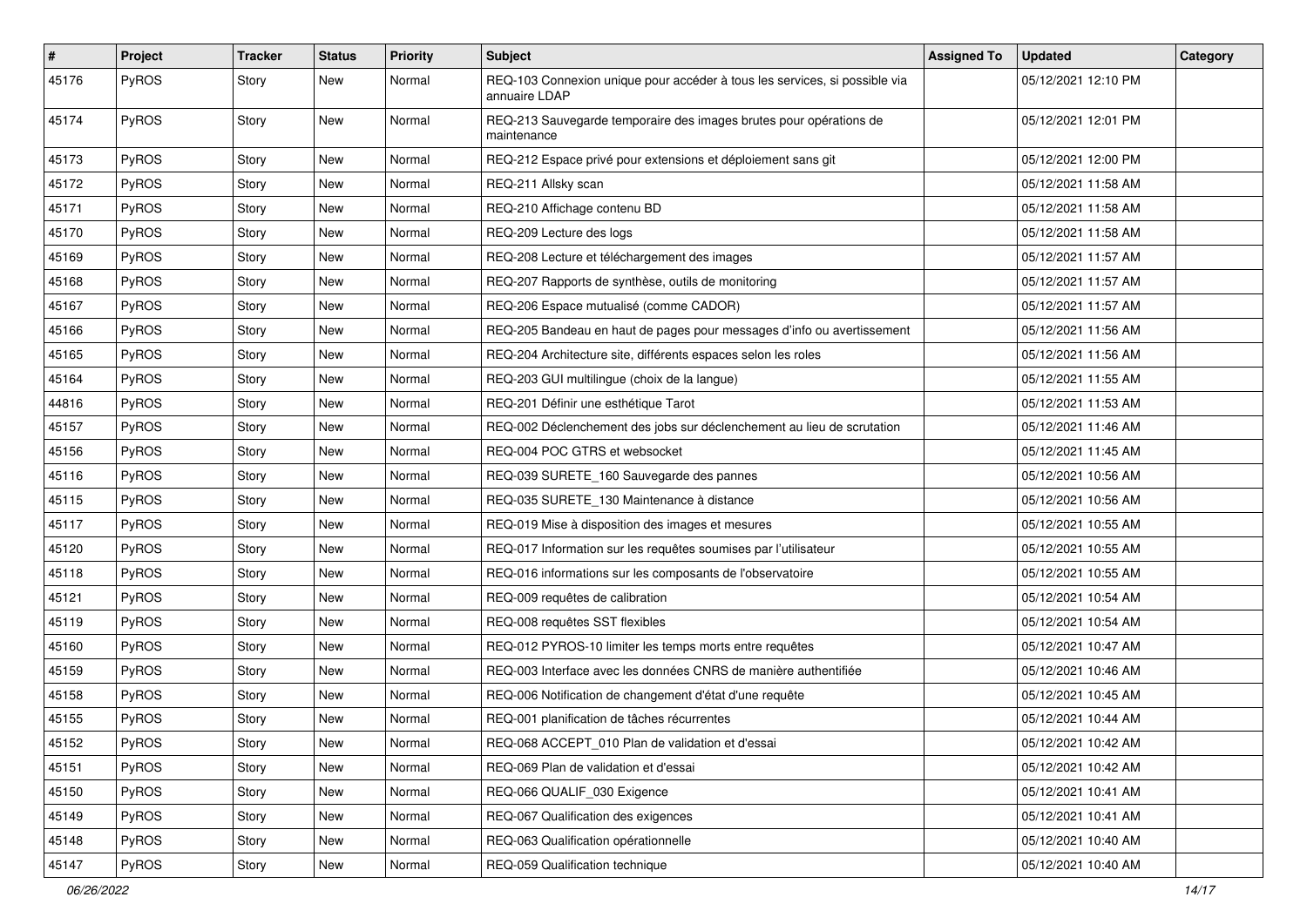| $\vert$ # | Project      | <b>Tracker</b> | <b>Status</b> | <b>Priority</b> | <b>Subject</b>                                                                  | <b>Assigned To</b> | <b>Updated</b>      | Category |
|-----------|--------------|----------------|---------------|-----------------|---------------------------------------------------------------------------------|--------------------|---------------------|----------|
| 45146     | <b>PyROS</b> | Story          | <b>New</b>    | Normal          | REQ-064 Déploiement                                                             |                    | 05/12/2021 10:39 AM |          |
| 45145     | PyROS        | Story          | <b>New</b>    | Normal          | REQ-062 QUALIF_020 Qualification opérationnelle                                 |                    | 05/12/2021 10:39 AM |          |
| 45144     | <b>PyROS</b> | Story          | New           | Normal          | REQ-060 JUSTIF 010 Justification de la définition                               |                    | 05/12/2021 10:38 AM |          |
| 45143     | <b>PyROS</b> | Story          | New           | Normal          | REQ-061 Justification de la définition                                          |                    | 05/12/2021 10:37 AM |          |
| 45142     | <b>PyROS</b> | Story          | New           | Normal          | REQ-058 QUALIF 010 Qualification technique                                      |                    | 05/12/2021 10:37 AM |          |
| 45141     | <b>PyROS</b> | Story          | New           | Normal          | REQ-056 INTERFACE_010 Interfaçage avec PyROS                                    |                    | 05/12/2021 10:36 AM |          |
| 45140     | PyROS        | Story          | New           | Normal          | REQ-057 Interfaçage avec TAROT NC                                               |                    | 05/12/2021 10:36 AM |          |
| 45139     | PyROS        | Story          | New           | Normal          | REQ-054 Documentation et Formation                                              |                    | 05/12/2021 10:35 AM |          |
| 45138     | <b>PyROS</b> | Story          | <b>New</b>    | Normal          | REQ-055 ERGO 040 Documentation                                                  |                    | 05/12/2021 10:35 AM |          |
| 45137     | PyROS        | Story          | <b>New</b>    | Normal          | REQ-053 ERGO_030 Formation                                                      |                    | 05/12/2021 10:35 AM |          |
| 45136     | PyROS        | Story          | <b>New</b>    | Normal          | REQ-052 ERGO_020 Operabilité                                                    |                    | 05/12/2021 10:34 AM |          |
| 45134     | PyROS        | Story          | <b>New</b>    | Normal          | REQ-043 SURETE 180 Sécurité des personnes : lumière                             |                    | 05/12/2021 10:33 AM |          |
| 45133     | PyROS        | Story          | <b>New</b>    | Normal          | REQ-042 SURETE_170 Sécurité des personnes : système d'arrêt<br>automatique      |                    | 05/12/2021 10:33 AM |          |
| 45132     | PyROS        | Story          | <b>New</b>    | Normal          | REQ-031 SURETE_040 Automatisation du bâtiment                                   |                    | 05/12/2021 10:32 AM |          |
| 45127     | <b>PyROS</b> | Story          | New           | Normal          | REQ-044 SURETE_190 Sécurité des personnes : système d'arrêt d'urgence           |                    | 05/12/2021 10:30 AM |          |
| 45125     | PyROS        | Story          | <b>New</b>    | Normal          | REQ-041 information sur les composants (ajout)                                  |                    | 05/12/2021 10:29 AM |          |
| 45124     | <b>PyROS</b> | Story          | New           | Normal          | REQ-038 focalisation, alignement,                                               |                    | 05/12/2021 10:29 AM |          |
| 45123     | <b>PyROS</b> | Story          | New           | Normal          | REQ-036 logiciel pour la maintenance à distance                                 |                    | 05/12/2021 10:28 AM |          |
| 45122     | <b>PyROS</b> | Story          | New           | Normal          | REQ-032 automatisation du bâtiment et du télescope                              |                    | 05/12/2021 10:27 AM |          |
| 45114     | PyROS        | Story          | New           | Normal          | REQ-021 FONC 020 Saut en déclinaison entre chaque image                         |                    | 05/12/2021 10:15 AM |          |
| 45113     | <b>PyROS</b> | Story          | New           | Normal          | REQ-024 FONC 080 Directions et trajectoires accessibles                         |                    | 05/12/2021 10:11 AM |          |
| 45112     | <b>PyROS</b> | Story          | <b>New</b>    | Normal          | REQ-023 FONC 030 Délai de reprogrammation                                       |                    | 05/12/2021 10:00 AM |          |
| 45097     | <b>PyROS</b> | Story          | New           | Normal          | REQ-028 FONC 180 Métadonnées pour les poursuites LEO (optionnelle)              |                    | 05/11/2021 04:45 PM |          |
| 45102     | PyROS        | Story          | <b>New</b>    | Normal          | REQ-029 Métadonnées des images                                                  |                    | 05/11/2021 04:44 PM |          |
| 45096     | PyROS        | Story          | <b>New</b>    | Normal          | REQ-027 FONC 170 Métadonnées                                                    |                    | 05/11/2021 04:44 PM |          |
| 45100     | PyROS        | Story          | New           | Normal          | REQ-026 Plage d'angles horaires et ligne d'horizon                              |                    | 05/11/2021 04:38 PM |          |
| 45099     | <b>PyROS</b> | Story          | New           | Normal          | REQ-037 SURETE_140 Vérification du fonctionnement du télescope :<br>calibration |                    | 05/11/2021 04:35 PM |          |
| 45098     | PyROS        | Story          | <b>New</b>    | Normal          | REQ-030 SURETE_30 Répartition des nuits                                         |                    | 05/11/2021 04:27 PM |          |
| 45095     | PyROS        | Story          | New           | Normal          | REQ-018 Cloisonnement des données                                               |                    | 05/11/2021 04:17 PM |          |
| 44815     | PyROS        | Story          | <b>New</b>    | Normal          | REQ-015 Ajustement dynamique des quotas utilisateurs                            |                    | 05/11/2021 04:11 PM |          |
| 44817     | PyROS        | Story          | <b>New</b>    | Normal          | REQ-202 Deux types de connexion utilisateurs (LDAP ou sans)                     |                    | 05/11/2021 03:43 PM |          |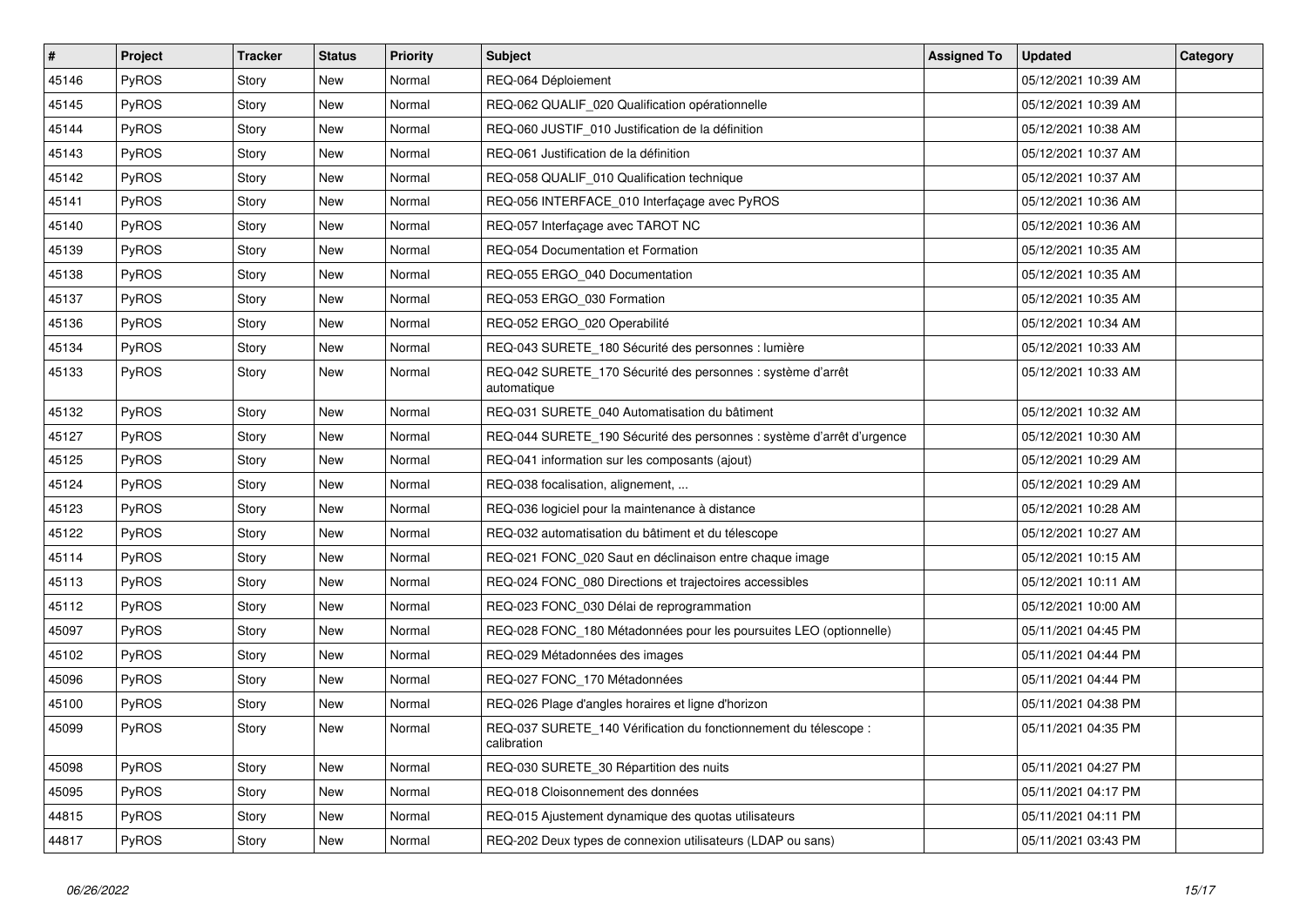| #     | Project       | <b>Tracker</b> | <b>Status</b> | <b>Priority</b> | <b>Subject</b>                                                                                                                               | <b>Assigned To</b>     | <b>Updated</b>      | Category |
|-------|---------------|----------------|---------------|-----------------|----------------------------------------------------------------------------------------------------------------------------------------------|------------------------|---------------------|----------|
| 44867 | PyROS         | Task           | New           | High            | Mettre les TASKS dans la version v0.1 prévue pour juin, dans doc-specs et<br>dans redmine (puis planifier aussi les autres versions futures) | <b>Pallier Etienne</b> | 05/06/2021 06:19 PM |          |
| 45051 | PyROS         | Task           | New           | Normal          | Implémenter le protocole Indi avec une classe DeviceControllerIndi                                                                           |                        | 05/06/2021 05:05 PM |          |
| 45000 | PyROS         | Task           | New           | High            | Generic commands grammar description & management                                                                                            |                        | 05/06/2021 05:05 PM |          |
| 45041 | PyROS         | Task           | New           | Normal          | Pouvoir télécharger zip ou faire clone depuis gitlab sans se connecter                                                                       | <b>Pallier Etienne</b> | 05/06/2021 04:05 PM |          |
| 44973 | PyROS         | Task           | New           | Normal          | (F07) Scheduling Sequences according to priorities, quotas, observing<br>conditions, Seq parameters, Seq constraints                         |                        | 05/06/2021 02:59 PM |          |
| 45035 | PyROS         | Task           | New           | Normal          | Resilience (failure tolerance)                                                                                                               |                        | 05/06/2021 12:58 PM |          |
| 45034 | PyROS         | Task           | New           | Normal          | Resilience (failure tolerance)                                                                                                               |                        | 05/06/2021 12:58 PM |          |
| 44992 | PyROS         | Task           | <b>New</b>    | Normal          | Switch modes between Automatic and Manual mode                                                                                               |                        | 05/04/2021 12:31 PM |          |
| 44991 | PyROS         | Task           | New           | Normal          | Execution                                                                                                                                    |                        | 05/04/2021 12:30 PM |          |
| 44990 | PyROS         | Task           | New           | Normal          | Monitoring: Check & log continuously Telescope and instruments status, and<br>make a general synthesis                                       |                        | 05/04/2021 12:30 PM |          |
| 44989 | PyROS         | Task           | <b>New</b>    | Normal          | Start & Stop                                                                                                                                 |                        | 05/04/2021 12:29 PM |          |
| 44988 | PyROS         | Task           | <b>New</b>    | Normal          | TESTS to validate this feature                                                                                                               |                        | 05/04/2021 12:26 PM |          |
| 44986 | PyROS         | Task           | New           | Normal          | ENTITIES (& properties) to be defined                                                                                                        |                        | 05/04/2021 12:25 PM |          |
| 44972 | PyROS         | Task           | New           | Normal          | Planning triggers - each time the context is changed                                                                                         |                        | 05/03/2021 12:06 PM |          |
| 44971 | PyROS         | Task           | New           | Normal          | Get the list of sequences to be planned                                                                                                      |                        | 05/03/2021 11:43 AM |          |
| 44970 | PyROS         | Task           | New           | Normal          | TESTS to validate this feature                                                                                                               |                        | 05/03/2021 11:41 AM |          |
| 44968 | PyROS         | Task           | New           | Normal          | ENTITIES (& properties) to be defined                                                                                                        |                        | 05/03/2021 11:38 AM |          |
| 44921 | PyROS         | Task           | New           | Normal          | Démarrage de la production des fichiers de calibration (fin de nuit)                                                                         |                        | 04/30/2021 12:43 PM |          |
| 44920 | PyROS         | Task           | <b>New</b>    | Normal          | Démarrage ou fin des observations (début/fin de nuit)                                                                                        |                        | 04/30/2021 12:43 PM |          |
| 44916 | PyROS         | Task           | New           | Normal          | Rythmer : Agir sur le système pour lui donner un rythme en fonction du temps<br>(nuit/jour)                                                  |                        | 04/30/2021 12:43 PM |          |
| 44918 | PyROS         | Task           | New           | Normal          | Optimiser : Agir sur le système en fonction des conditions d'observation pour<br>n'observer que quand la qualité du ciel est suffisante      |                        | 04/30/2021 12:41 PM |          |
| 44917 | PyROS         | Task           | New           | Normal          | Sécuriser : Agir sur le système en fonction de l'environnement<br>(externe/interne) pour la sécurité de l'Observatoire et des personnes      |                        | 04/30/2021 12:41 PM |          |
| 44914 | PyROS         | Task           | <b>New</b>    | Normal          | (re-)Démarrer, mettre en Pause, ou Stopper tout ou partie du système                                                                         |                        | 04/30/2021 12:40 PM |          |
| 44366 | PyROS         | Task           | New           | Normal          | Licence (GPL)                                                                                                                                | <b>Pallier Etienne</b> | 04/29/2021 10:50 AM |          |
| 432   | Smurf         | <b>Bug</b>     | New           | High            | creation de fichiers vides                                                                                                                   |                        | 04/23/2021 11:44 AM |          |
| 44732 | Atrium - IPNO | Story          | New           | Normal          | Fermeture du projet ?                                                                                                                        | Poux<br>Veronique      | 04/21/2021 07:56 AM |          |
| 36236 | IN2P3-Forge   | Support        | New           | High            | Synchronisation demandée pour un serveur Mercurial                                                                                           |                        | 04/13/2021 09:07 AM |          |
| 44362 | PyROS         | Task           | New           | High            | Lier commits à tasks (commit auto close tasks)                                                                                               | Pallier Etienne        | 03/29/2021 03:49 PM |          |